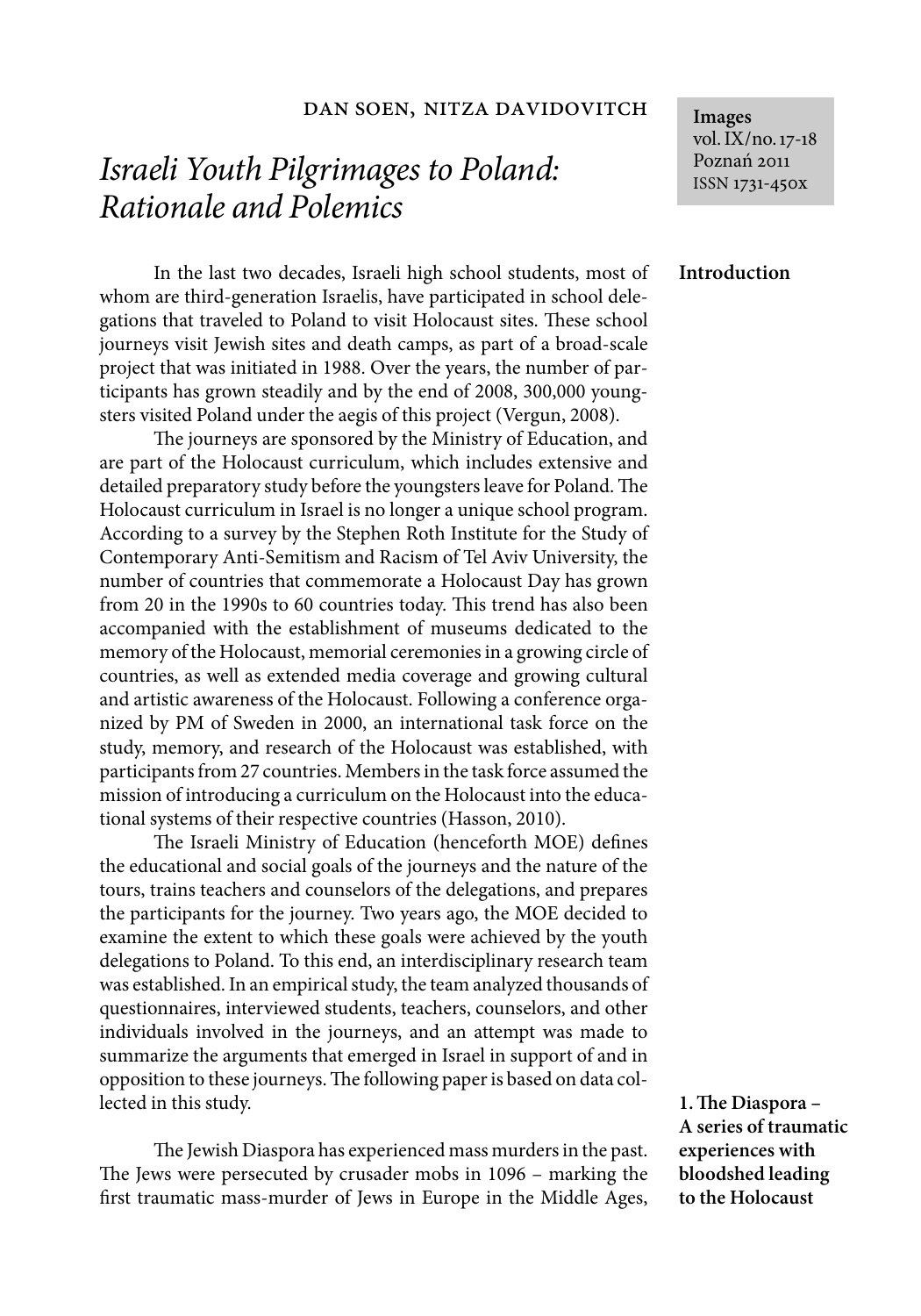during the First Crusade. According to various estimates, 12,000 Jews in the Rheine area were killed (Graetz, 1954, Chapter 3).

The next episode of popular massacre occurred in 1648 on an entirely different scale, and is known as the Chmielnicki Massacre, where over 100,000 Jews were killed and one-third of all Jewish communities in Poland and Ukraine were completely destroyed. What began as a Cossack rebellion against the Poland, developed into a series of riots against the Jews by both Cossacks and Poles. Based on the number of victims, this Massacre is considered the largest-scale act of persecution since the Bar Kockva Rebellion[**1**] (132-136 AD) (Handel, 1950).

The next mass-scale trauma was related to the Russian Revolution and the collapse of the Tzarist autocracy at the end of WWI. In the riots and battles between the White and Red Russian armies in the Ukraine, approximately 60 pogroms took place within six weeks, in which tens of thousands of Jews were slaughtered. The perpetrator was Symon Petlura, the supreme commander of the Ukraine army. Another "white" Russian general, Anton Denikin, who commanded all the 'white" forces in Southern Russia, was also responsible for 887 pogroms: The majority (77%) of which were carried out by his army. The total number of Jewish victims in this period of combat between Bolshevik and anti-Bolshevik factions, is estimated to have exceeded 100,000 (Guttman, 1990).

All these incidents of bloodshed, which have a place in the study of Jewish history in the educational system, obviously are overshadowed by the bloodbath of Hitler's Final Solution. As the youth journey to the sites mentioned in this paper, they are confronted with the vision of the greatest trauma to befall the Jewish people – the trauma of the Final Solution. The systematic attempt to annihilate the Jewish people was part of the bloodbath of WWII, which claimed between 50 and 74 million victims, according to various estimates, including tens of millions of civilians (Polar, 1987). The new world order which Hitler sought to establish was based on superiors and inferiors, a nation of masters and a nation of "untermenschen." The Slav nations were considered to belong to the inferior sub-human category. Other nations that were defeated and subjugated to Nazi rule also paid a heavy price including many victims. According to various estimates, between 1.8 million and 3 million people were killed by the Nazis in Poland (Ascherson, 1987; Davies, 1982, vol. 2; Gross, 1979). In Auschwitz alone, 70,000–100,000 non-Jewish Poles were killed.

The nations defined as sub-humans were explicitly designated as the wood-hewers and water haulers in service of the German master race. Still, in no event was there any attempt to cause the total annihilation of any of these nations, which highlights the unique nature of

[**1**] Bar Kochva Rebellion (132-136 AD): The rebellion of the Palestinian Jews against Rome. The rebellion was brutally squashed and hundreds of thousands Jews lost their lives.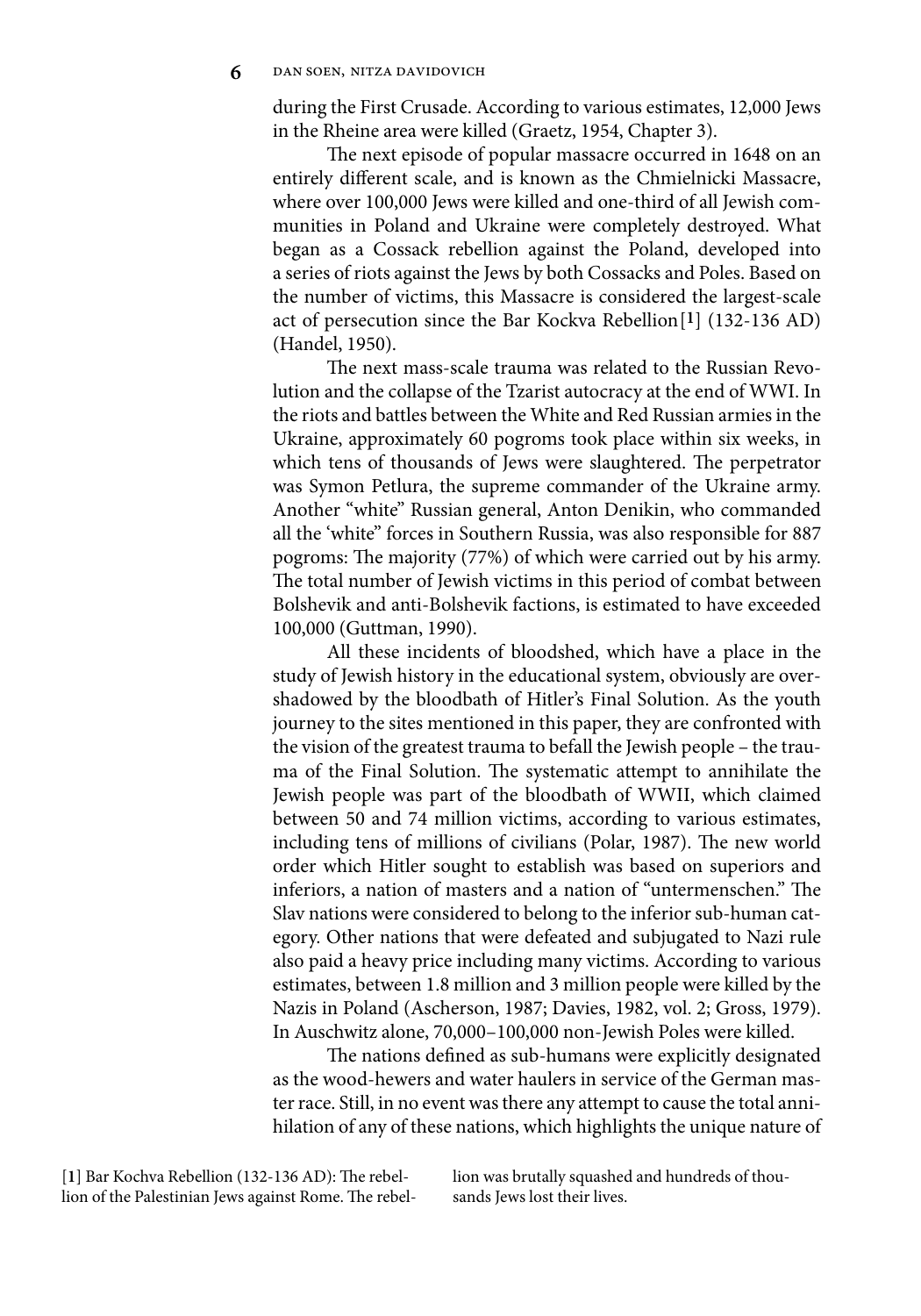the Jewish Holocaust in WWII. Jews were not considered *untermenschen*; they were designated as *vermin* to be wiped out! In absolute terms, other nations paid a higher toll; in relative terms, however, no nation came close to the toll extracted from the Jewish people. This process of destruction was initiated by two foundational acts: The first occurred on December 31, 1941, when Field Marshal Hermann Goering signed a document appointing Reinhard Heidrich, chief of the Reich Main Security Office and SS security service, as head of the Final Solution of the Jewish problem in Europe. The second was the Wannsee Conference in 1942, which Heidrich chaired. The Wannsee conferences was a meeting of senior officials of the Nazi German regime held in a Berlin suburb to discuss the practical details of the Final Solution and the division of responsibility for its execution (Gerlach, 2001).

The act of Nazi extermination was unique in the timeline of acts of persecution against Jews over history. Its planning, implementation, scope, execution, and outcomes all had a deeply profound impact on the Jewish people. The enormous tragedy and the depths of its horror transformed the identity of Jews in the Diaspora. Rabbi Lau, former Chief Rabbi of Israel, stated that *"not all the victims of the Holocaust were Jews, but all Jews were victims of the Holocaust"* (Davidovitch et al., 2010). The circumstances of the Holocaust radically transformed the collective consciousness of the Jewish people.

Recovery from the Holocaust was a long, complex, multi-stage process on both an individual and national level. On both levels, the recovery was initially accompanied by disregard, and what some even call, a repression of the Holocaust memory.

Memory is a "social phenomenon handed down by history" (Stier, 2002, p. 2). The Holocaust, a tragedy that unified the Jewish people, contains a memory that is important for the present, a memory that speaks not only of the past but has implications for the meaning of identity and identification of contemporary social ground (ibid). The insight, which slowly filtered down in Jewish consciousness one generation after the Holocaust, that the memory of the Holocaust might serve as a tool to unify the entire nation, marked the beginning of a new process of national consolidation, eclipsed by this traumatic memory. In this way, the traumatic memory of the Holocaust increased over the years and is currently much stronger than it was in the first years after Israel won its independence (Resnik, 2003). In fact, only in the 1980s was Holocaust memory first used as a key component in the construction of national Israeli identity. Nonetheless, the process was probably more gradual, as noted by historian Hanna Yablonka. She speaks of a gradual process that began with the Eichman trial in 1961 and led to what she calls the displacement of Zionism by Judaism and the spiritual world of Jewish communities in the Diaspora (Yablonka, 2001). She believes that what happened as

**2. Holocaust memory and attitudes to the Holocaust – A Metamorphosis and the Initiation of the Journeys to Poland**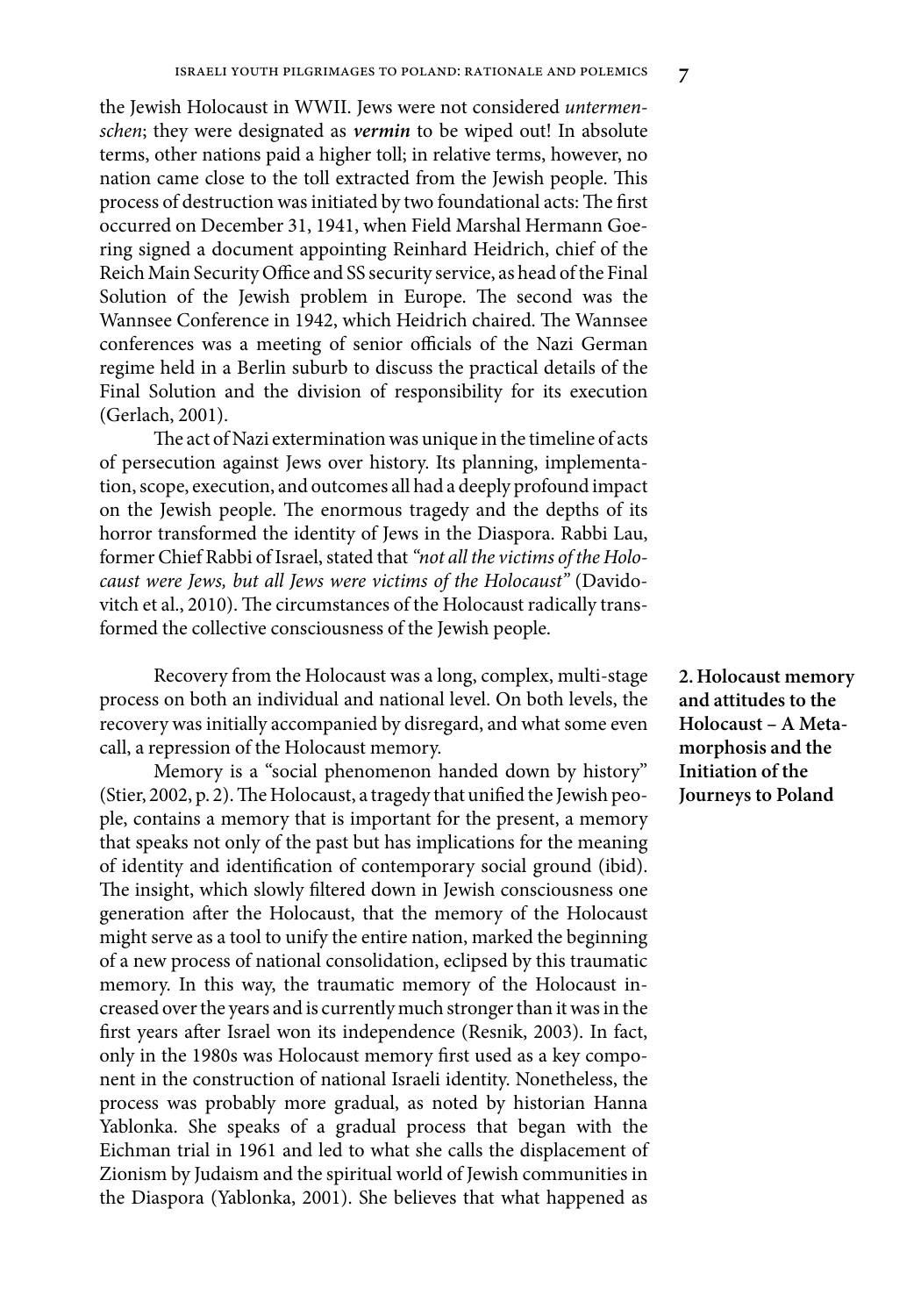a result is the domination of the *Holocaust experience* in Israeli society at the expense of the previously dominant *Independence experience*, which had emerged following the euphoria of independence and state-building. The Holocaust experience gained control over the generation that had no direct experience with the Holocaust. The "first generation" of Holocaust survivors adopted a different ethos. As historian Anita Shapira stated, "The Jewish settlement both knew and did not know about the Holocaust. The Jewish settlement both felt and did not feel the pain of the catastrophe. The Holocaust was not internalized as a formative element in the national ethos." (1989).

In the 1980s, mainstream values and myths of Israel society underwent a significant shock (Almog, 2004; Iram & Shechter, 2001). In the first years after independence, Israeli society was dominated by a single key ethos and several secondary ethoi such as the ethos of the "Sabra" and the myth of the "Combat soldier" unified the young nation by creating a monolithic narrative (Lazar et al., 2004). Israel, established in the wake of WWII, sought to shed all signs of the diaspora, and suppress and forget all its distinguishing marks: culture, language, customs, and memories (Resnik, 2003). The figure of the New Israeli, the Sabra, which this generation sought to create, had the following attributes: his native language was Hebrew, his manner of expression was direct and blunt, he had extensive knowledge of the land of Israel, a hatred of the Diaspora, a sense of native mastery of the land, and burning Zionist idealism (Almog, 1997). The New Israeli is a speaker of fluent Hebrew, a soldier who fights for his homeland, and works the land for a living. He also strives to build a just society (Lissak & Horowitz, 1975). This image was not consistent with the image of the survivors who arrived with painful memories from Europe (Auron, 2003). "The ethos of negating the Diaspora also affected the attitude toward Holocaust survivors in Israel…The image of the Diaspora Jews, weak of body and spirit, contrast the strong, healthy Hebrew who was strongly rooted in the pioneer ethos" (Almog, 1997, pp. 142-143).

As a result, Israel experienced a rather lengthy period of what several scholars have called the "Holocaust repression" (Auron, 2003) or "the Long Silence" (Yablonka, 2001). The state did not forget or block out the Holocaust, but it did treat it in a "minor tone." The Holocaust was relegated to the margins of public discourse.

Moreover, some believe that Israel also experienced a "negation of national Diaspora" (Don-Yehiya, 1983, Grossman, 2005; Stauber, 2000), which intentionally avoided retention of Holocaust memory, due to the connection between the Holocaust and the Diaspora. Commemoration of one was perceived as commemoration of the other. Moreover, the best response to the Holocaust, a macro-level national catastrophe, was a conspiracy of silence (Yablonka, 1998). The young Israeli state, grounded in the worldviews of its Zionist founding fathers, sought to extinguish the Diaspora and imprint a new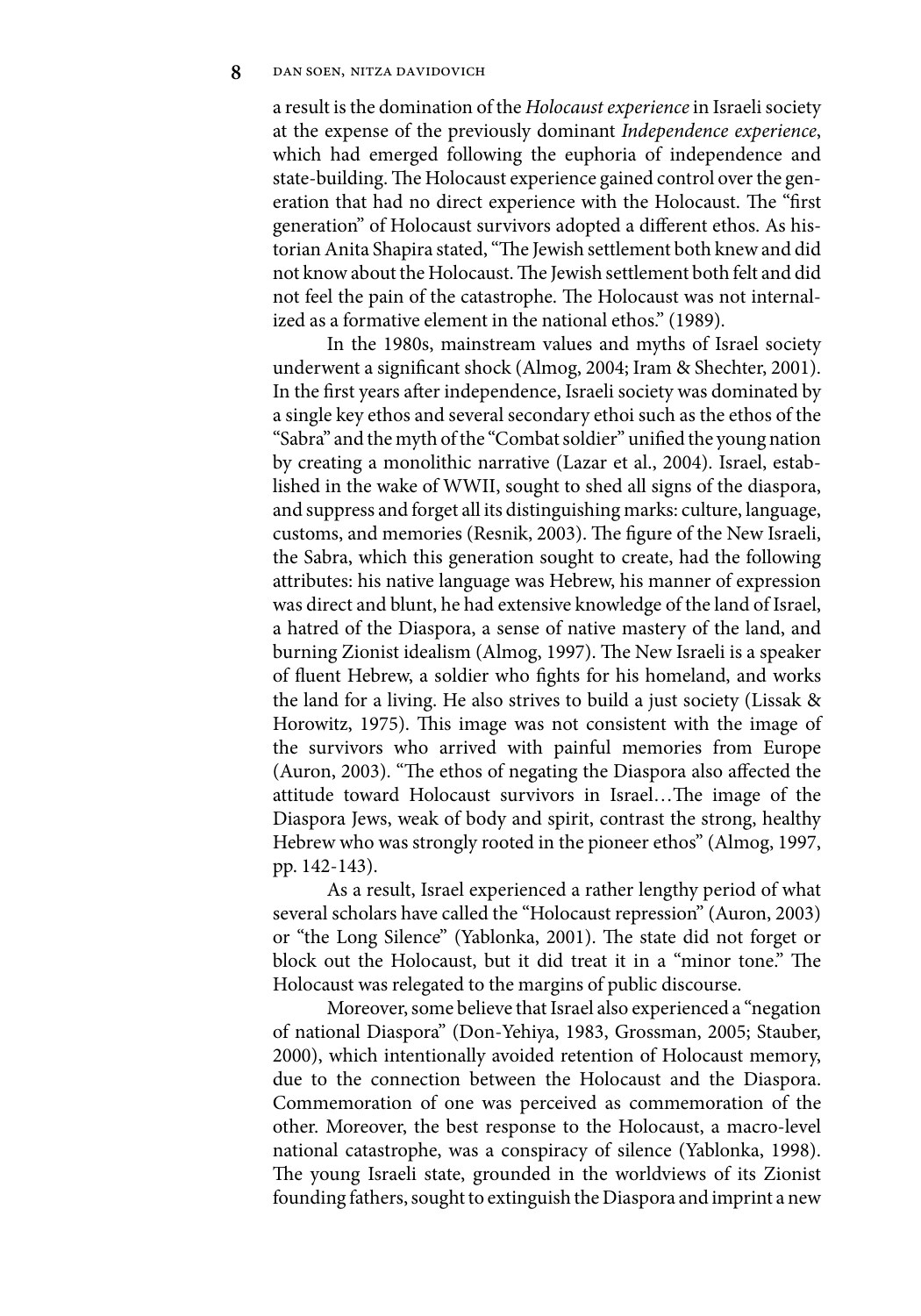form of Jewish national life. As a result, it chose to ban the Holocaust from memory as well.

The negative attitude to Holocaust survivors gradually disappeared. The 1961 Eichman trial was a milestone in this transformation. In addition, as the years passed, memories of the Holocaust naturally disappeared from public life with the death of the many Holocaust survivors who flocked to the shores of Israel after the state was established. Gradually awareness developed that the Jewish Holocaust is a memory that will fade if no organized efforts are made to preserve it (Knoch, 2008). The chronological sand clock also played its part. While a large part of the survivors refused to talk about their own experiences, and a large part of their children, the Second Generation of survivors, refused to listen to their parents' stories, the grandchildren actively sought out a direct link to their grandparents' past (Bar On, 1994). The understanding that collective memory can be preserved only through active efforts also led to the establishment of the Poland journeys.

The decision to initiate trips of young Israelis to Poland, to visit the horrors of the Holocaust and human evil, after 40 years of silence, was an expression of new undercurrents that gradually began to flow in Israeli soil (Iram & Shechter, 2001): The failure of the October 1973 War, the War in Lebanon, the depreciation of values, the weakness of human memory, the gradual disappearance of myths, the social crisis, and the distance in time (Keren, 1985). To this we should add that the profile of Israel's Jewish population in 1980s was completely different from that of the 1940s and 1950s. Neither was the Zeitgeist of the 1980s similar to that of the 1940s, 1950s, or even the 1960s. The proportion of traditional and religious Jews increased significantly, the generation of socialist founding fathers who led the country until the 1970s died out. Globalization and right-wing social philosophy took a hold on Israel in the wake of the political upheaval that put an end to the dominance of the Labour party in Knesset and shook the country in 1977. All these developments rocked the foundations of the country and transformed the existing order. The memory of the Holocaust assumed new significance in the national order of priorities. Within the deep social changes that affected Israel since the 1970s, traditional Jewish and religious markers were increasingly used to mobilize Israelis around national goals (Liebman & Don-Yehiya, 1983). The Holocaust was likened to the destruction of the Temple, and the establishment of the State of Israel – to salvation, as destruction and salvation became two important code words in the symbolic world of a large part of the population.

The beginning of this transformation can be traced to the Eichman trial in 1961, which was defined by Yablonka as a most important milestone in transforming the Holocaust into a key element in Israeli identity. According to Yablonka, the trial was a formative experience for the younger generation at the time. The trial was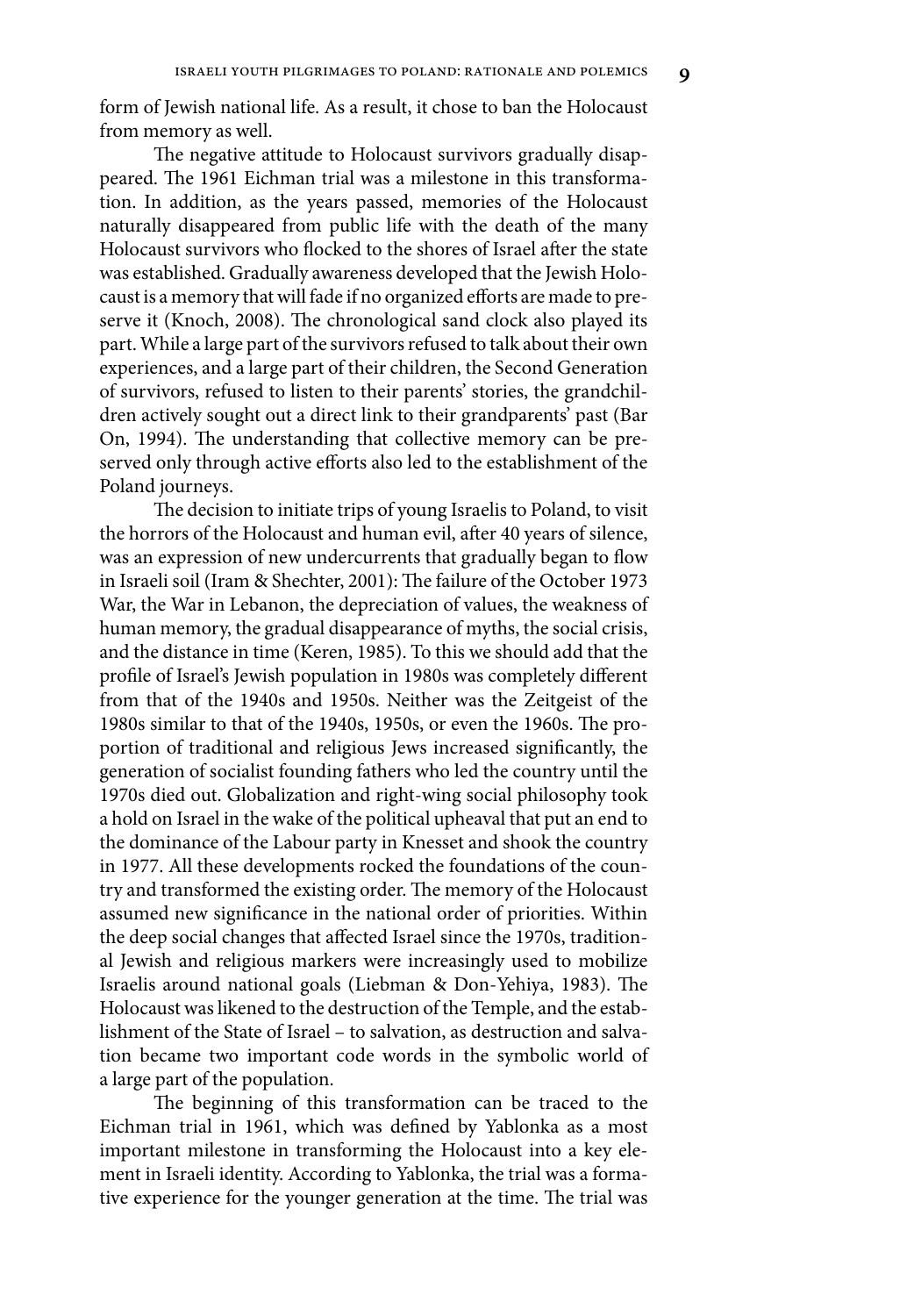"a turning point that triggered the opening of Israeli society's deepest core to the survivors, to their stories, and to the spiritual and cultural world that they apparently had left behind them. This opening also bred a deep yearning for their world, accompanied by a deep sense of empathy." (Yablonka, 2001). While the trial, initiated by PM Ben Gurion, was designed to allure Israelis into a patriotic collective experience and national catharsis (Segev, 2010), the acceleration of this trend is typically attributed to the October War of 1973 (Graetz, 1995; Liebman & Don-Yehiya, 1983; Zerubavel, 2002). Ultimately we can say that the role of the Holocaust increased in Israel's collective memory and in what is called Israel's "civil religion" (Feldman, 2001). Consequently, awareness developed of the need to examine and confront the Holocaust's impact on social and national identity (Wetzler, 1996).

In effect, it was a reassessment of the sources of Israeli identity that also contributed to youngsters' journeys to Poland. The trips served both what anthropologists call the link between social memory and place (Jarman, 2001), as well as what this discipline calls the "three-dimensionality of memory," where the three sites are place, time, and relationality (people's attitudes, both to place and to people) (Degnen, 2005). This experiential project was intended to reinforce the connection between the individual and the group, and between past and present (Fentress & Wickham, 1992), even if this was not explicitly defined as such in advance.

Moreover, right from the beginning, these trips were consistent with the social science perspective, according to which places are not merely milestones but locations of social significance. Each site that has social significance has a "dwelling perspective" and holds within it the indications of all those who dwelled in it in the past and left in them the remnants of their lives (Ingold, 1993). From this perspective, a site is a symbol of its past dwellers (Hirsch, 1995). Thus, the journey to the sites in Poland creates a link between the travelers and those who occupied the Holocaust sites in the past; just as a walk in the alleys of the Old City of Jerusalem may contribute to a supposedly personal connection of contemporary Jews to their collective past (Heilman, 1986). The trip to Holocaust sites is designed to rehabilitate the link between contemporary Israel and those killed by the Nazis, who were branded by the young State as "sheep to slaughter," and to reinstate the historical continuity between Israel and the Diaspora, which attempts had been made to sever. The cleavage had manifested itself in the Zionist narrative that sought to base the history of modern Israel on identification with the ancient nation of Israel, and disassociation from and negation of the nation's Diaspora past (Rubinstein, 1977; Rahat, 1983; Shapira, 1999). Due to the normalcy to which Zionist aspired to achieve, and the revolutionary nature of Zionism, a stereotypical and at the same time dichotomous image emerged, juxtaposing the Diaspora Jew and the "New Jew" in Israel as reverse images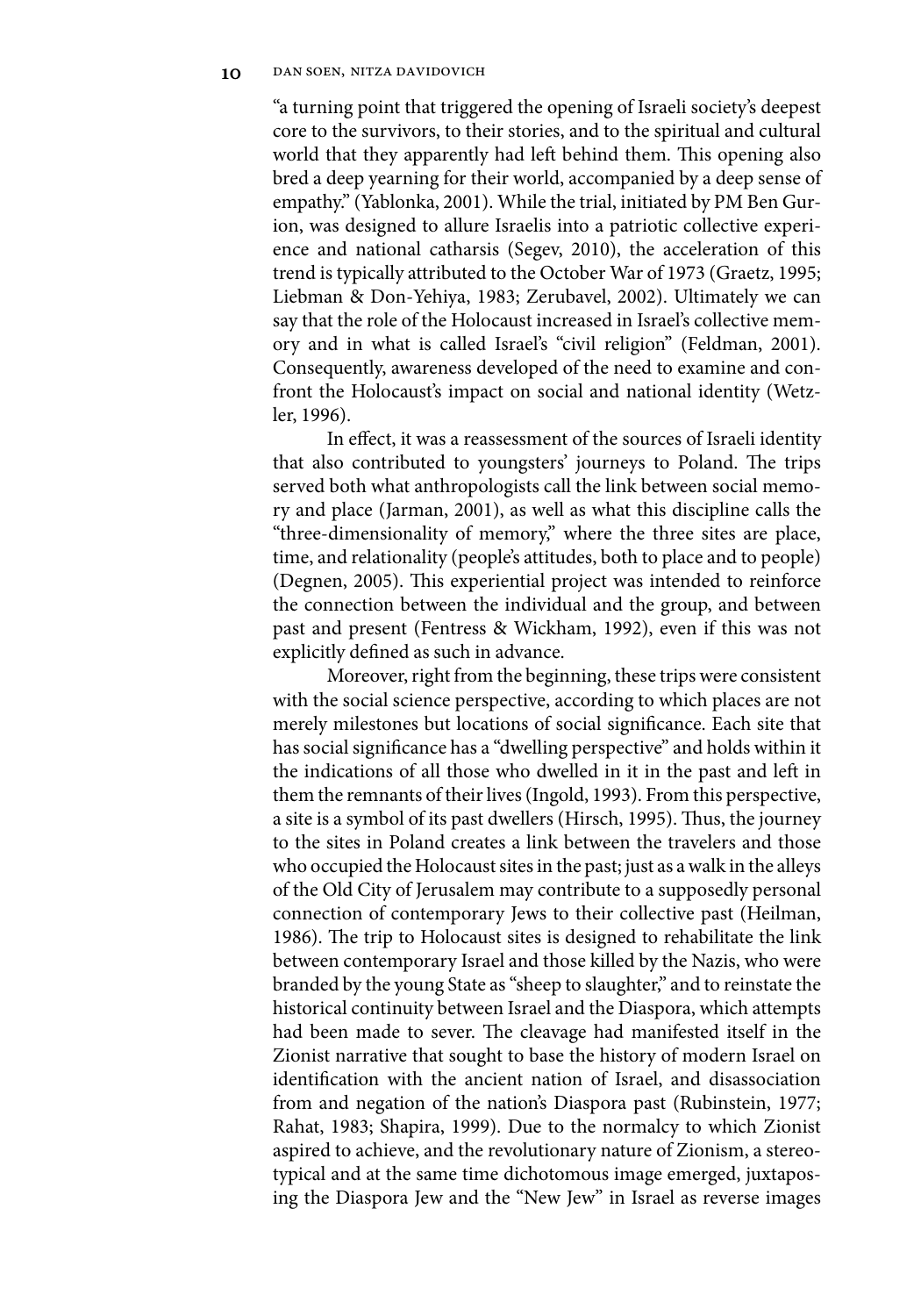(Auron, 2010). One of the results of such dichotomization was New Israel's disassociation from the Holocaust, discussed above.

Persecution and destruction of the Jews by Hitler represented extreme evil in the Diaspora. The victims of persecution were identified as "others" – These were Diaspora Jews who had no understanding of the Zionist agenda and therefore remained in Europe (Zerubavel, 2002). Moreover, identification with the Holocaust victims, who were conceptualized as "sheep led to slaughter", had a prejudicial impact on the image of the Jewish settlement in Israel at the time. This explains why identification was diverted from the Holocaust itself to Holocaust heroism and heroes such as the ghetto fighters (Shapira, 1992). Yet the process that began with the Eichman trial accelerated and within a single generation, the Holocaust became one of the foundational events in collective Israeli consciousness and a historic symbol of Jewish vulnerability (Ben-Amos & Bet-El, 1999). Since the 1980s, the Holocaust memory has become a key component of Israeli identity. According to Witztum and Melkinson (1993, p. 236), "The Holocaust features prominently as a fundamental trauma. Everything is filtered through the memory of the cumulative furnace where one-third of the Jewish people were destroyed: Every threat, real or imaginary, is intensified and assumes new form under the influence of the Holocaust. The Holocaust has left an indelible mark on the national soul."

Interestingly, two of the most important founding fathers of modern Zionism – Theodor Herzl and Chaim Weizmann – predicted the Holocaust (each in his own way), and therefore felt the urgent need to establish a Jewish state as a preventive measure and a means of mitigating its destructive impact. Herzl predicted the catastrophe that would strike European Jewry although he admitted that he could not envision all it details (Herzl, 1929, p. 129):

I am unable to imagine the appearance and the forms that this matter will assume. Will it be an expropriation of power, a bottom-up revolution? Will it be confiscation driven by a top-down reactionary force? Will we be expelled? Will we be murdered? I imagine that **all these forms together and others**." (Emphasis added). Elsewhere, Herzl wrote (1937, p. 266), "I am not speculating in catastrophes, but it will also brutally strike Hungarian Jews, and the later it comes, the more severe it will be. The stronger the Jews become, the wilder the form it will take. **There is no salvation from it**." (emphasis added).

In 1937, following his meeting with a member of the Peel Committee[**2**], which developed a partition program for mandatory Palestine, Chaim Weizmann, president of the Zionist Organization, also expressed his sense of impending doom to his personal secretary,

[**2**] The Peel Committee: An Imperial Committee established by the British government in August 1936 in order to investigate the roots of the Palestinian

Arabs' rebellion against Britain, and draw reccommendations for the future.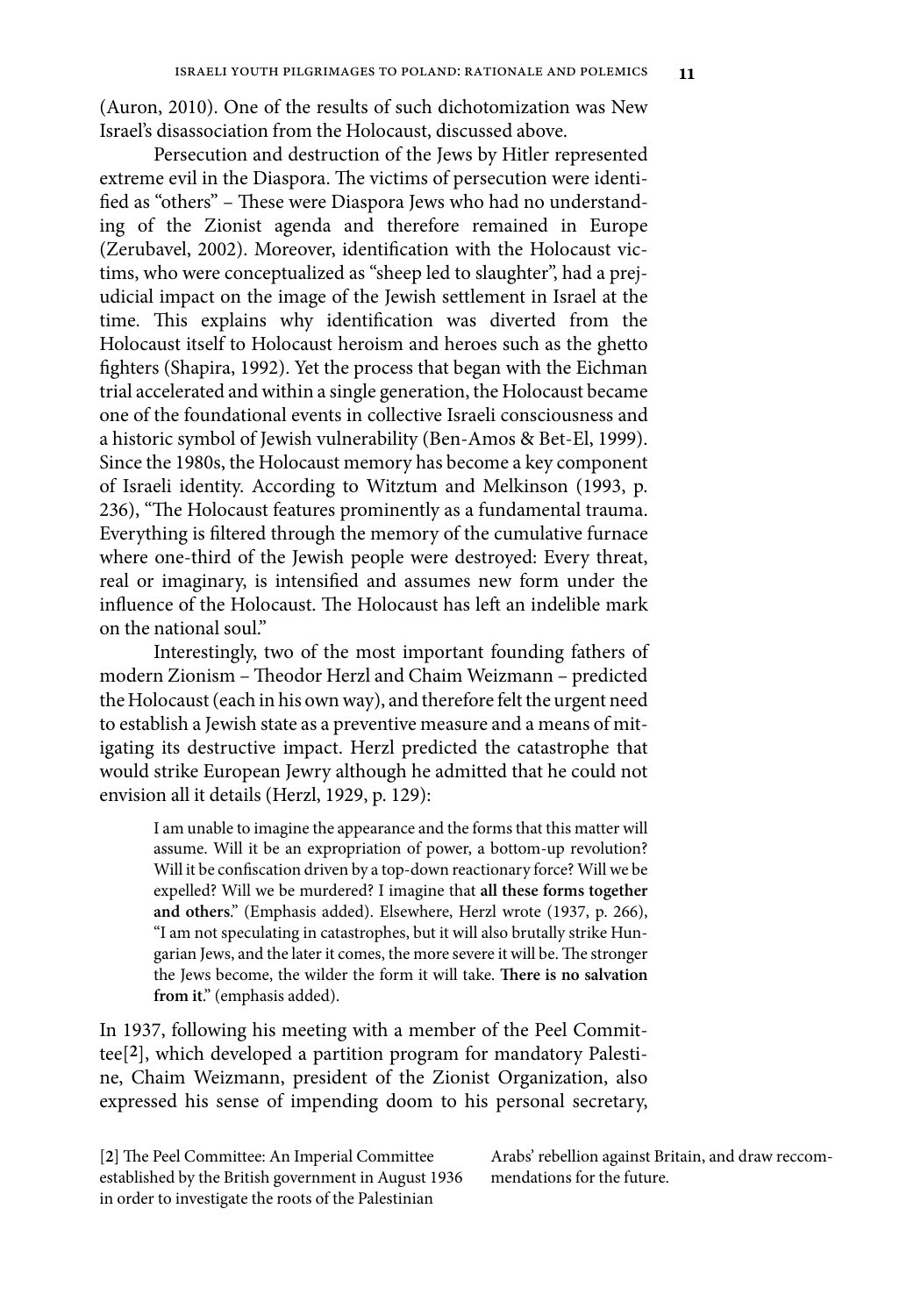Yehezkel Saharov [later Sahar] (future Inspector General of the Israeli police,) (Rose, 1990, p. 203):

**I anticipate the destruction of Jewry in Europe**. This explains the enormous significance of the proposal [to establish a small Jewish state within the borders of mandatory Palestine alongside a large Palestinian state]. The size of this state is of no importance – we will be independent. We will be able to save many of them, (emphasis added).

In his speech to the Zionist Congress plenum in Switzerland, Weizmann reiterated his sense of a future holocaust that would affect all European Jewry. He did this out of a desperate attempt to convince Congress representatives to adopt the partition plan drawn up by the Peel Committee, which had been established by the British mandatory government. Weizmann believed that a Jewish state, no matter how small in size, would mitigate the devastation of such a holocaust.

I told the [Peel] Committee, God promised Palestine to the Jews. This is our charter. But we are people of our times, our horizons are limited, and we have a heavy responsibility to future generations. I told the imperial committee that six millions Jews hope to emigrate, and then I was asked, 'Could you bring six million to Palestine?' I replied, 'No. I know the laws of physics and chemistry, and I know the power of material considerations. In our generation I would divide this number in three, and thus you will understand the extent of the Jewish tragedy: Two million young people who had their lives ahead of them, who lost the most basic right, the right to work.'

"The old people will die our. Some will bear their destiny, other will not. They are like dust in the wind, economic and moral dust in a cruel, evil world. And once again I thought of our tradition. What is this tradition? It is a telescopic memory. We remember. Thousands of years ago we heard the words of Isaiah and Jeremiah, and my words are no more than a faint echo of the words of our judges, our poets, our prophets. Two million, maybe less. The **remnant,** the survivors. We must accept it. The rest we must leave to the future, to our youngsters. They will feel and suffer as we do, they will find a way. **At the end of all days**." (emphasis added)

As time passed, this awareness returned to a prominent place in national consciousness, and the understanding that had the State of Israel existed during WWII, the extent of the Holocaust could have been reduced. **The existence of the State of Israel is perceived as a guarantee against a second holocaust**. The trips to Poland are designed to reinforce this understanding in the hearts of the younger generation.

In this context it is notable that the topic of the Holocaust was absent from school curricula for about thirty years. **Only in 1979 did the MOE first commission two curricula devoted exclusively to the Holocaust**.

Furthermore, we must take into account that the large scope of the journeys to Poland must be understood in view of the metamorphosis that occurred in the attitude toward the Holocaust. To summarize this transformation, we reiterate that in the formative years of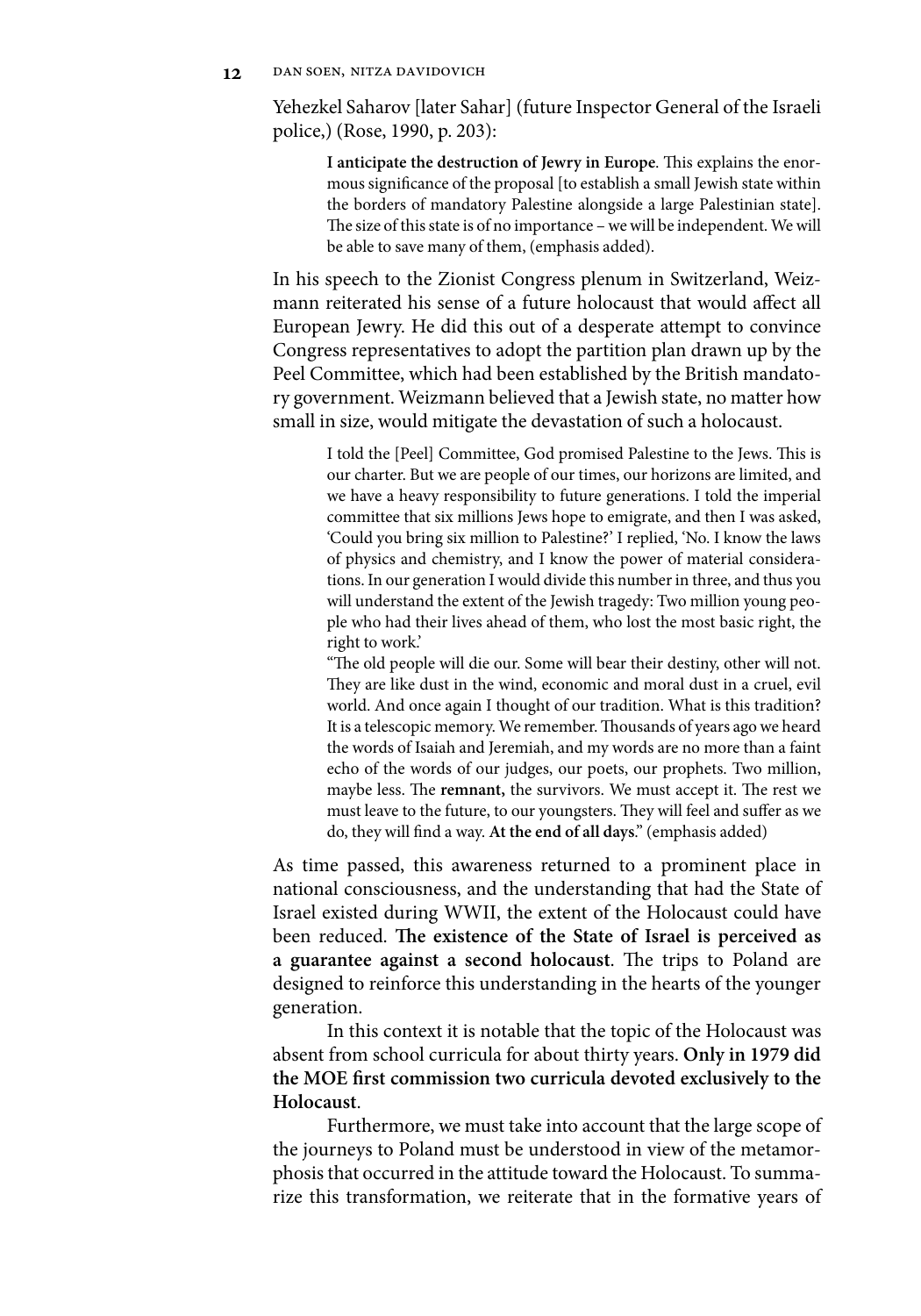Israeli society – the 1940s and 1950s – collective identity was based largely on its contrast to Diaspora Jewry, and the conception of the Holocaust as an expression of its ultimate failure. This situation was reversed in the late 1970s, when the Holocaust became an anchor for Israeli identity. Historian Segev states,

Over the years, there were those who had distorted the Holocaust, exploited it, amused themselves with it, commercialized, it. As they became aware that their secular essence alone is unable to offer them an identity with roots, many Israelis became addicted to the heritage of the Holocaust as a kind of popular ritual and occasionally bizarre worship of memory, death, and kitsch. At one point, the Holocaust became one of the sources of collective identity, as it was for its six million victims." (1992, p. 9).

Some have argued that the Holocaust memory has become an anchor for the redefinition of Israeli identity based on Jewish, humanistic, and secular values (Ronen, 2003), although others contest the role of the latter two elements in the reconstruction of Israeli identity (Zuckerman, 1992: Elkana, 1988).

Trips to Poland were therefore intended to pour new meaning into the various dimensions of the Holocaust, as a derivative of one of the basic facts of sociology of the past: our social environment is what determines the manner in which we remember the past (Zerubavel, 1996). As noted above, the social driver of Israel in the 1980s was dramatically different from that of the 1940s, 1950s, or 1960s (Eisenstadt, 1989; Soen, 2003). Therefore, the memory of the 1980s is not identical to the memory of the 1940s, 1950s, or even the1960s. The very same past appears differently in both periods because a considerable portion of "memory" is filtered in the interpretation that is prevalent in the social milieu. This filtering affects both the facts that are remembered and the "tone" of the memories (Zerubavel, 1996). Nonetheless, Israel's past memory and its role as a "memory community" differ from the memory of the same past viewed by non-group members. The collective memory of the Israeli memory-community also differs from the individual memories of its own memories. For example, the contemporary collective memory of the Holocaust in Israel is more than the sum total of the Holocaust memories of all Holocaust survivors living in Israel (Zerubavel, 1994).

Due to all these, the trips to Poland are also a tool to convey and instill a specific worldview, and the educational stream that organizes the journeys became an issue with significant implications (Hazan, 1999): Would it be the public-secular stream, the religious stream, the Kibbutz stream? Attention should also be directed to the comment by anthropologist Hazan, who pointed out that the Holocaust delegations are a taken-for-granted element of Israeli educational reality, and therefore the Holocaust is perceived differently through the eyes of the delegation members. He stated,

Viewing the Holocaust through the eyes of these delegations and their journey journals offers unique access to the dynamics of social commem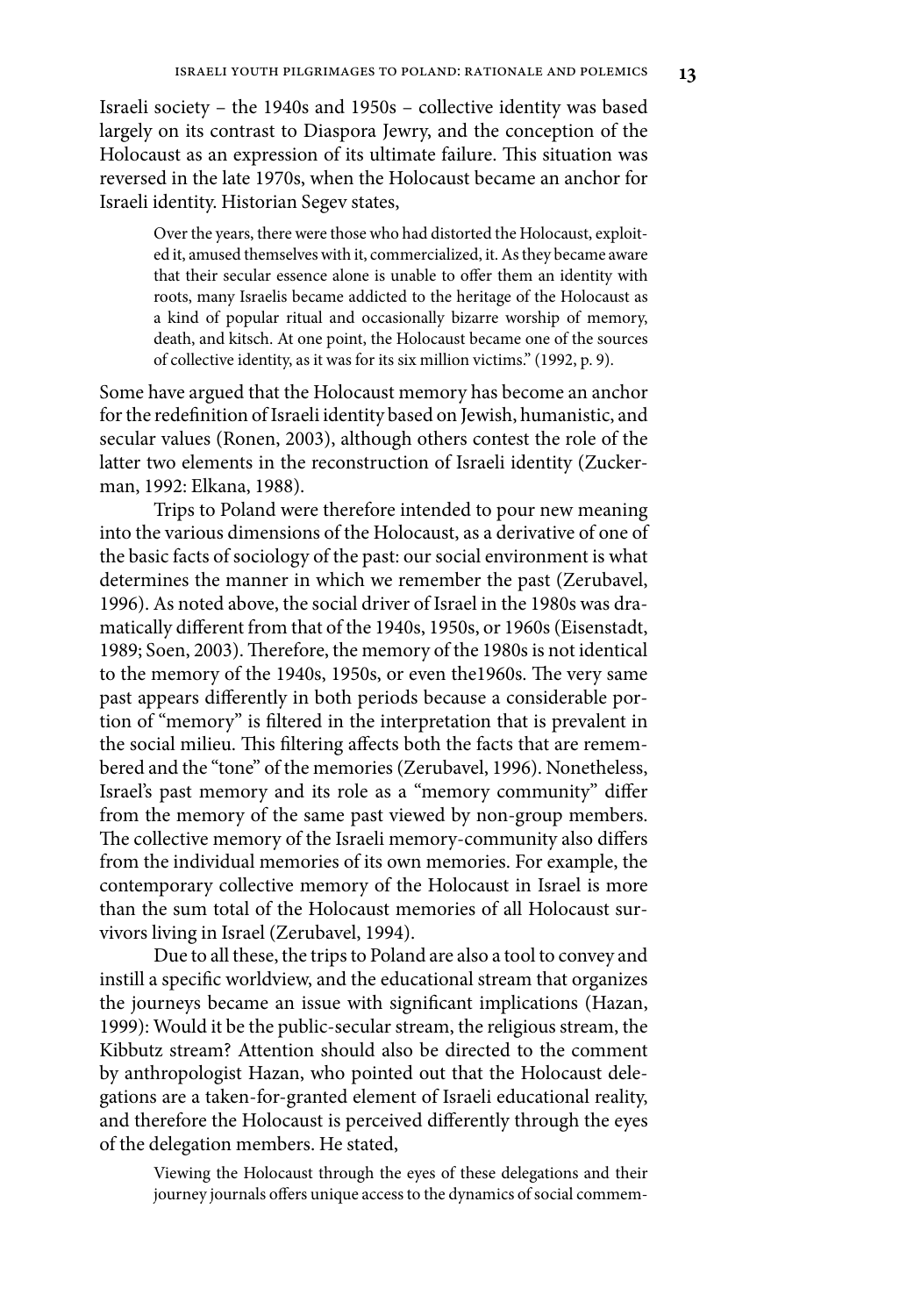oration and social amnesia. It emphasizes the fragility of collective memory: the memory of one person is the forgetting of another. Jewish history, for example, is perpetuated in religious schools but is absent from secular Kibbutz youth groups.

In any case, one thing may be stated with considerable certainty: After twenty years, the delegation journeys to Poland have become embedded in the Israeli educational experience and function as a kind of "rite of passage" for youngsters. Just as the backpacking experience characterizes the young adults in their twenties, who leave for an extended trip overseas after completing their army service, the journey to Poland is a feature of high school students in their teenage years. Participation in the delegations has become so conventional that students who are unable to participate for financial reasons consider such nonparticipation as exclusionary (in the last five years, delegations comprised three times the number of students from high-income groups as from low-income groups) (Lapid, 2010).

In this context, it is illuminating to hear the complaints of a group of low-income youngsters from one of Tel Aviv's poorer neighborhoods, in a recent conversation with a media representative.

It shouldn't be like that…that even the Holocaust memory has become a matter for rich people only. What are they thinking? Because we're from Jaffa, we don't care? That only kids from Savyon [ultra-rich suburb of Tel Aviv] need to sing Hatikvah at Auschwitz? That if we're poor then we don't have to study about it?..."

"This isn't a school trip….we're talking about our heritage, that is being denied us only because we don't have the money to finance [the trip].

The decision of these youngsters to publish an online petition and enroll 100,000 signatures (by February 2, 2010, 111,500 individuals had signed) to encourage the MOE to provide the proper funding is also first-rate evidence of the significance that youngsters attribute to the pilgrimage trip.

In 1983, the Kibbutz Ha'artzi[**3**] and the United Kibbutz Movement[**4**] (Takam) first sent delegations of youngsters to Poland. However, only after the visits of the Director of Society and Youth Department at the MOE, and the visit by Yitzhak Navon, then Minister of Education, was a decision made to develop an experimental Holocaust curriculum, the climax of which would be in a journey to Poland (Shalem, 2008). In 1988, the MOE issued a special general circular entitled "Criteria and instructions for approving youth delegations to Poland" (MOE circular, 1988). This was the first declaration of the pedagogical aspects of these delegations:

[**3**] Ha'Kibbutz Ha'Artzi: A leftist kibbutzim movement established in Israel in April 1927. In 1996 it encompassed 85 kibbutzim.

[**4**] Takam: The Takam movement was established in 1981 in order merge two existing kibbutzim movements. In 1999 it incorporated the Kibbutz Ha'Arzi movement thereby encompassing all the Israeli kibbutzim.

**3. "I am seeking my brothers" – Development of the pedagogical Holocaust curriculum and integration of the Poland journey in the curriculum**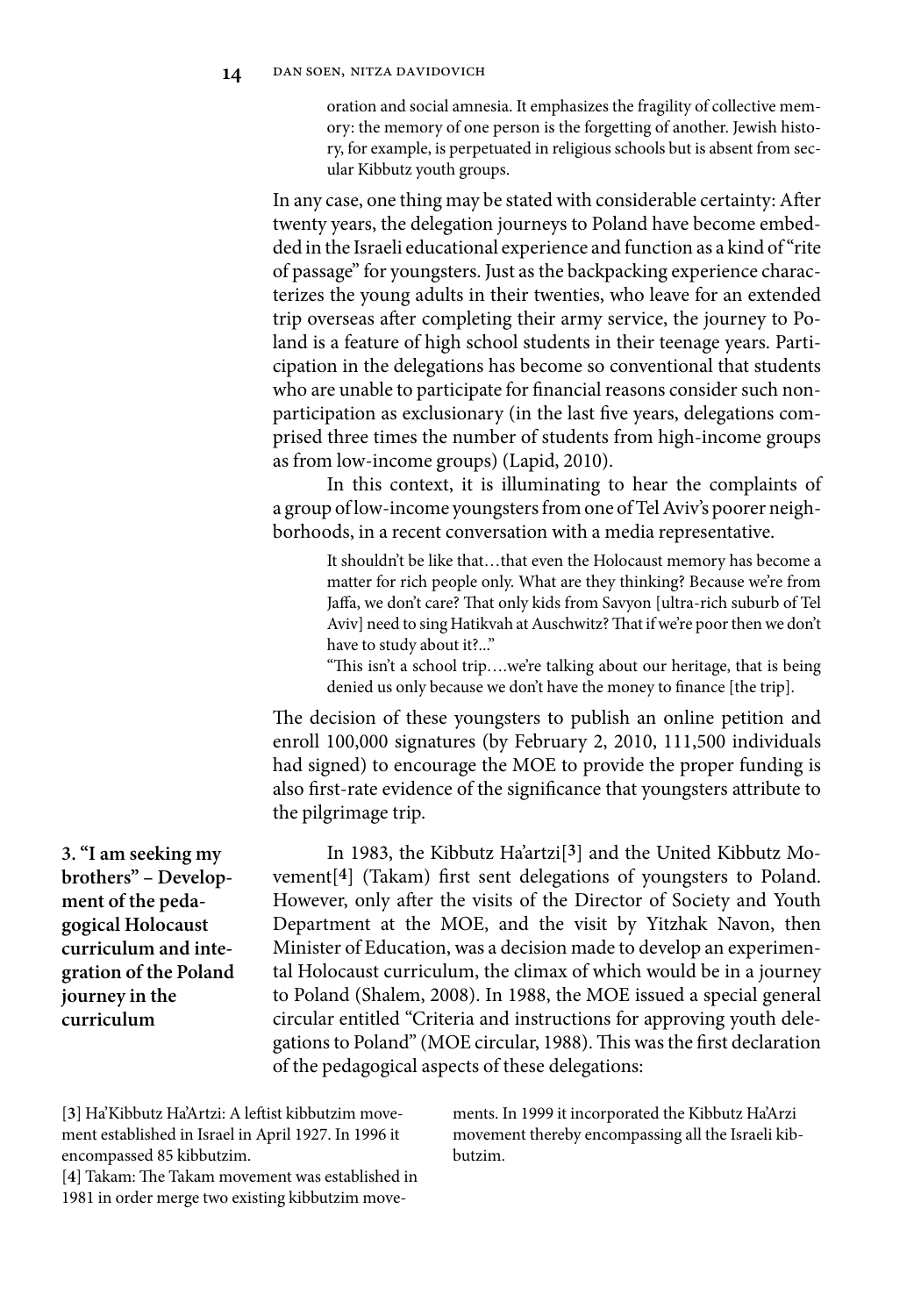These visits appear to us as an experiment in experiences that touch upon the depths of the soul and convey, more powerful than words, a strong sense of the illustrious Jewish life that was extinguished... Our students will return from this journey with a sense of belonging to Jewish history and its heritage.

This circular emphasizes Jewish identity as a key goal of the journeys, and is accompanied by a journey booklet that centers on the national discourse (Hazan, 1999).

In 1991, the MOE issued a special circular that redefined and ratified the goals of the pilgrimage trip. The trip to Poland was described as an intermediate stage in a three-stage pedagogical process: 1. preparations for the trip, 2. the journey, 3. follow-up activities (Atzili, 1995). The official goals of the journey, according to the circular, were a product of obligations toward the younger generation, and included teaching the historic, moral, and educational significance (both Jewish-Israeli-Zionist and humanist-universalist) of the Holocaust to future generations.

The main goals indicated in the circular center on the encounter between Israeli youngsters and the spiritual and cultural wealth of the Jewish communities in Poland before WWII ("study of the Jewish space and in Poland its vitality before WWII"), an understanding of the scope and extent of the destruction that struck the Jews during the war ("to feel and try to understand the depth of the devastation"), and at the same time to draw secondary lessons from the heroism and courage of Jews in the resistance ("to appreciate the heroism of those who fought against the tyrants"), understand the nature of dehumanization which was part of the Nazi worldview("to feel the depths of Nazi depravity")(MOE circular, 1991). The intentions of the enterprise are summarized briefly:

Deliberate and re-examine the basic assumptions and thought patterns and attitudes to everything related to Jewish history, Jewish conduct during the Holocaust, values of Zionism, attitudes of Jews and non-Jews, and the values of morals and humanism (Shalem, 2008, p. 85).

When Shulamit Aloni, leader of Israel's left-wing Meretz party, was appointed Minister of Education, she expressed concern over reinforcing the youngsters' nationalist patterns of thought and behavior in response to the journey to Poland. Still, she did nothing to undermine the project which was in its infancy at the time. Another important Minister of Education, Amnon Rubinstein, also supported the trips, but through his liberal worldview, he added two goals: (1) Study of the main points of Nazi ideology, to "learn the national lesson of the need for a strong, sovereign Jewish state, and the universal lesson of the obligation to protect democracy and oppose any form of racism."; (2) Understanding of the complex relationship between Jews and Poles throughout their common history (Shalem, ibid). He also stated that the fact that the Jews were not the only victims of the Nazi regime should be stressed. According to Rubinstein, the picture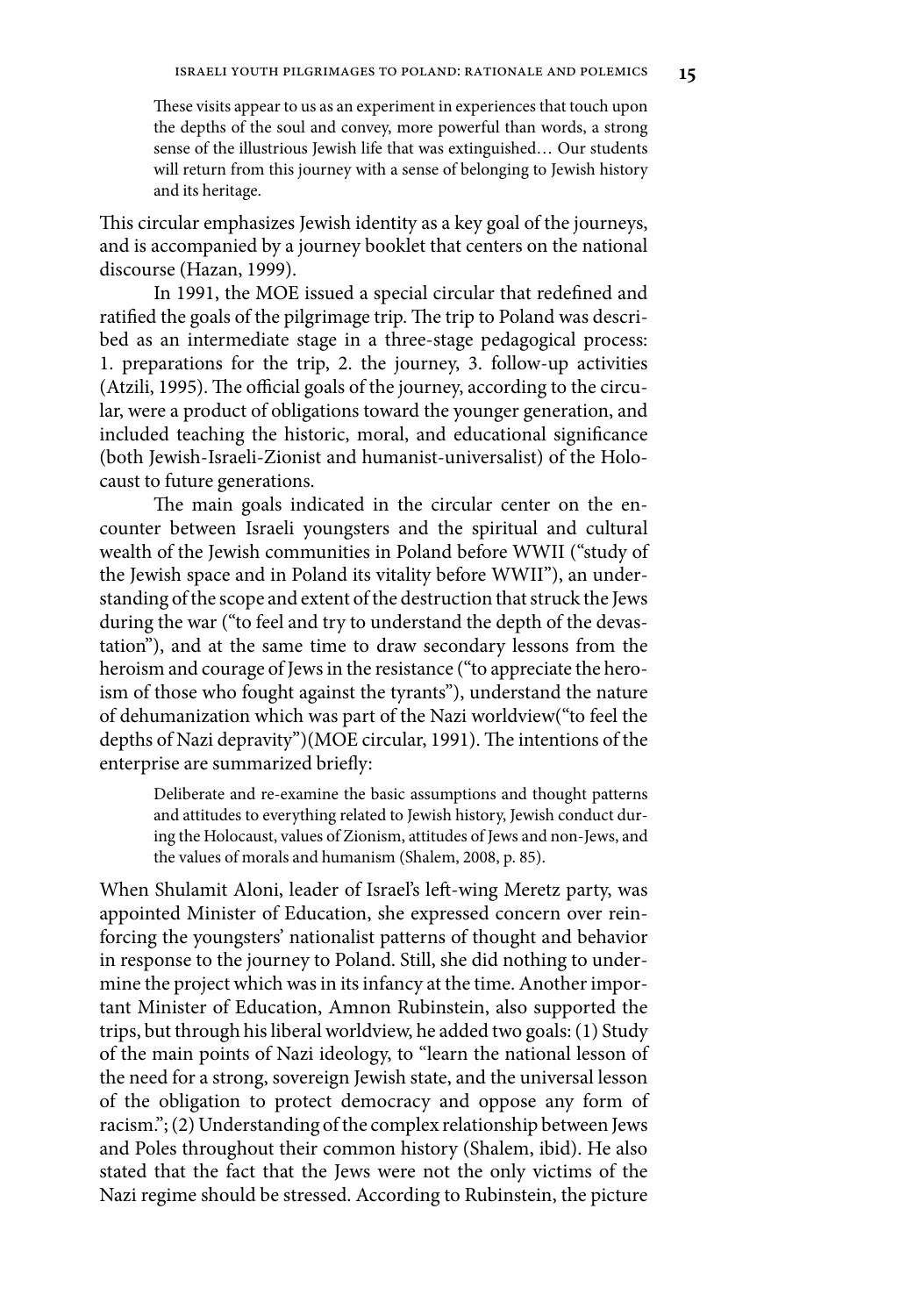is more complex than that conveyed in the program of the pupils' journeys.

Rubinstein's reservations were ultimately expressed in the 1994 amendment to the Minister of Education circular, and the additional of paragraphs that stress the significance of universal values in the journey:

Awareness of the complexity of Jewish-Polish relations over the generations…study of the key points of Nazi ideology…motivation and circumstances…the foundations of the totalitarian regime which led to a war against the Jews and other crimes against humanity. Learn the national lesson of the need to be strong and autonomous, and the universal lesson of the obligation to defend and protect democracy to uproot all forms of racism" (Minister of Education circular amended 1994).

The approaches of ministers Rubinstein and Aloni, who both integrated the need to teach humanistic, moral, universal, and anti-totalitarian lessons, were part of the ideological debate over the values, conclusions, and lessons that the State of Israel imparts to its children. In this debate, it was argued that the journeys to Poland serve the interests of the State, others argued that the journeys served the interests of national identity, and yet others claimed that the journeys served sectarian interests (Auron et al., 1994; Offir, 1995; Keren, 1992).

In this context, Prof Gorny, one of the leading scholars of Zionism, stated (1998) that the Holocaust and its lessons can be studied from three distinct perspectives: the first perspective focuses on presenting the universal significance of the Holocaust, and positions it in line with other instances of genocide, such as the Armenian genocide and the genocide in Rwanda (Auron, 2006), the murder of the gypsies (Guttman, 1990),and the genocide in Darfur in southern Sudan (Totten & Markusen, 2006). The second perspective focuses on presenting the national significance of the Holocaust, which is viewed as a event unique to the Jewish people. This approach refuses to apply the word "Holocaust" to other cases of genocide. According to Gorney, proponents of this perspective adhere to "us against the world" mentality. Prof. Auron, a prominent Israeli scholar of the concept of genocide, believes that this approach conceives of the State as the heir of the persecuted, hated Jew, as in "Esau hated Jacob" (Auron, 2010, p. 35). This perspective is accompanied by a sense of national siege, and its focuses on the need to build Israel's strength and power. The third perspective is a synthesis of the first two views. The different fundamental perspectives of the Holocaust is also expressed in the MOE's approach to the study of the Holocaust.

A review of MOE circulars on this topic clearly shows that within a short period of several years, a fundamental change is evident in the points emphasized by the MOE. While the main values emphasized in the late 1980s were particularist Jewish values, universalhumanist values were added in the early 1990s. It is imperative to note on this point that one of the issues of contention arising among edu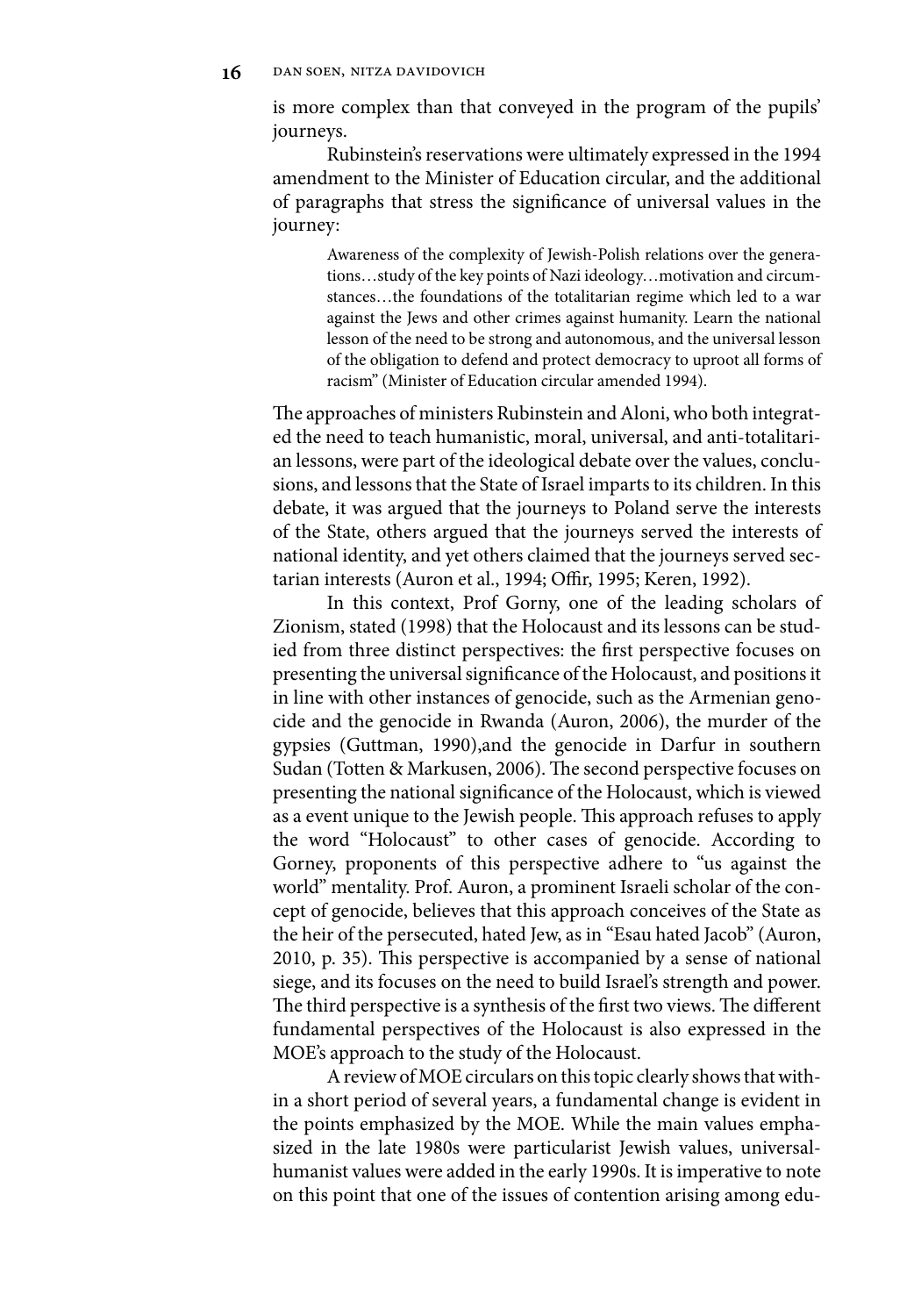cators, school principals, and experts on the subject concerns the question of whether to focus on universal values or Jewish values in the study of the Holocaust and the journey to Poland (Cohen, 2009). For example, it appears that at least one alternative to the official journey to Poland – a program by Beit Ha'edut entitled *Masa Mi'shoa Ligvura* (a pilgrimage from Shoa to heroism) – universal-humanistic values are not a topic of engagement. The exclusive goals of this project are to extend pupils' knowledge of the Holocaust, reinforce their sense of Jewish identity and their Israeli identity (Refaeli, 2009). The MOE understood that the pupils return from the Polish trip affected by a powerful emotional experience, which is a potentially unique learning climate (Auron, 2003). Within a few short years it became clear that the encounter with the death camps reaffirms the role of Israel as the center of the pupils' lives, and reinforces the ties between individual Jews and their country (ibid). However, it seems that in order to generate more general lessons, and shift the Holocaust from the purview of the Jewish people to repressed nations wherever they may be, the universal significance must be specifically structured into the experiential curricula.

This point is highlighted by an Israeli public survey conducted by Yad Vashem in late 1999 on the importance of the Holocaust in Jewish society in Israel (Auron, 2010). Findings of the survey show that only 3% of the respondents believed that the Holocaust should be taught "so that we are more sensitive in our attitude to minorities and racism," and a mere 0.8% believed that the study of the Holocaust was necessary "so that it won't happen to any nation in the future." In contrast to this disheartening picture that emerged in the general public, a study conducted in 2007–2009 on a national representative sample of pupils, teachers, and principals (2,540 pupils, 519 teachers, and 307 principals) indicated a more balanced and positive state of affairs: 97% of the school principals and 81% of the teachers declared that reinforcement of universal-humanistic values is an important goal in the study of the Holocaust (Cohen, 2009), Nonetheless, 99% of the principals and 93% of the teachers concurred that imparting a sense of shared destiny with the Jewish people was an important goal in the study of the Holocaust. The principals and teachers attribute greater importance to the particular rather than universal aspects of the lessons of the Holocaust.

In a survey conducted by the authors of this article, as part of their large-scale study on youngsters' trips to Poland in 2008–2009, 203 officials accompanying the journeys (including 131 members of school staff, 71 professional counselors, and 11 security personnel) responded to an item on the importance they attribute to the youngsters' discussions and debates during the journey on the values of Zionist, universal humanistic values, and Jewish-Arab relations. Of the educators, 79% attributed great or extremely great importance to such discussions, and 77% of the counselors responded similarly.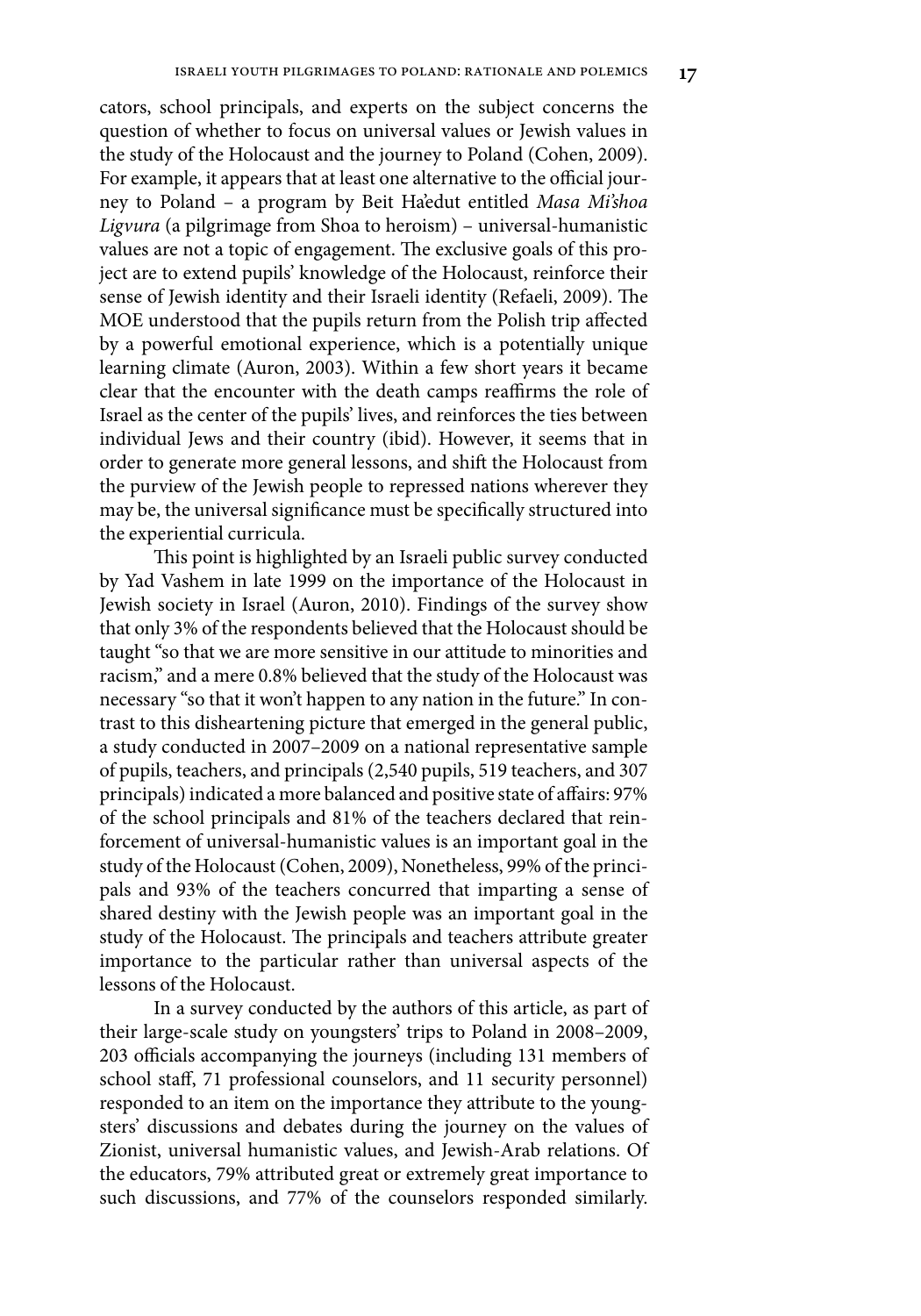Among the 1,923 pupils who responded to a similar question, 65% responded similarly. These findings confirm that the participants are highly aware of the significance of the Holocaust's humanistic and universal aspects, at least in general terms.

Over the years, additional Minister of Education circulars have been issued in an attempt to improve the curriculum and direct the youngsters' strong emotional experience on the journey to learn more particular, Jewish lessons. The improvements were based on the findings of limited, local studies that examined the immediate or shortterm effects of the journeys (Lev, 1998; Gross, 2000; Romy & Lev, 2003; Feldman, 2008; Lazar et al., 2004a). Prior to the current study in which the present authors are involved, no large-scale study has been conducted to identify the long-term effects of the journeys and whether they achieve their goals as a means of experiential learning.

**4. The debate surrounding youngsters' pilgrimage trips to Poland**

One scholar who accompanied such trips (Feldman, 2001), defined the youngsters' journeys to Poland as a "civil religious" pilgrimage, a setting structured as a ritualistic repetition of an act of survival, where the youngsters leave behind the life they take for granted in Israel to travel to Poland, the country of the Holocaust. The journeys, through the youngsters' encounter with the world of death and the demonstration of national symbols in Poland, are designed to bring the youngsters to greater appreciation of their country, Israel, as their life source and a target of emigration. This is effectively the main goal of these journeys.

Over the years, criticism has been directed at the pilgrimage trips. In the first years of these trips under the auspices of the MOE, critics argued that the preparations for the journeys and the definition of their goals were not sufficiently thorough. They claimed that the trip, while powerful, did not generate the desired results since insufficient attention is directed to the problems that the journey generates, problems that emerge from the unmediated encounter with tangible remnants of the Holocaust, on one hand, and the youngsters' lack of knowledge on the nature of reality at that time (Weiss, 1989). Furthermore, much criticism came from liberal and democratic circles in Israel, which argued that various cultural streams in society have appropriated the Holocaust for their own interests and are drawing conclusions from the Holocaust which are consistent with their own worldview (Hazan, 1999). Other critics stated that the youngsters' journeys appeared to be a distorted pilgrimage, a pilgrimage from Israel to the Diaspora, contrary to the natural direction for a pilgrimage, from the Diaspora to Israel (Segev, 1992, pp. 451-465). Yet other critics claimed that the journeys constitute a kind of distorted ritual and bizarre worship of death and kitsch. Author and playwright Shmuel Hasfari, son of Holocaust survivors himself, expressed this argument in his play "Hametz" which was produced in the 1990s. The main argument of this play is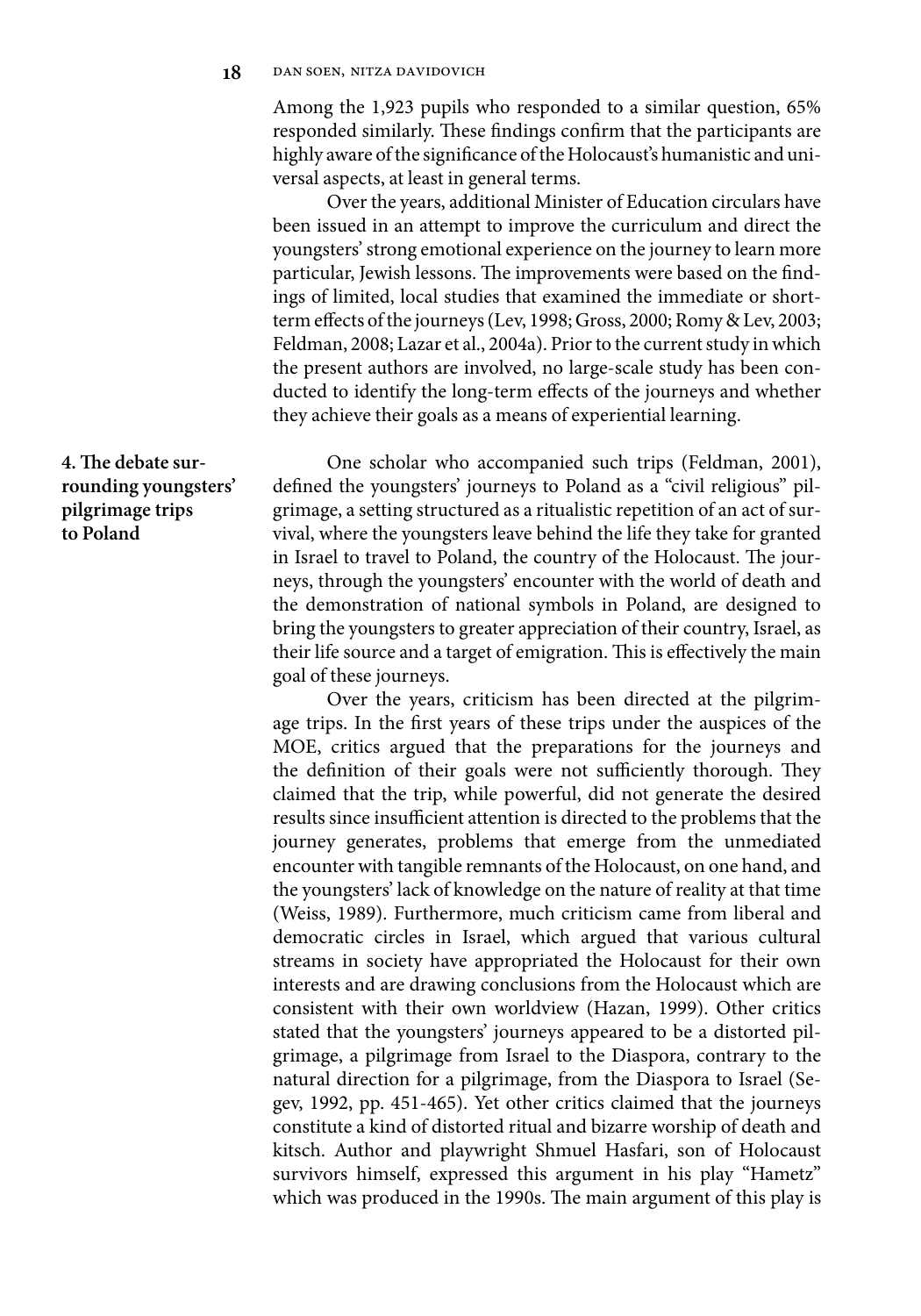that the Holocaust narrative communicated in Israeli society is an account that fosters xenophobia and nationalism. Yet another criticism argues that the journey is effectively an admission of failure of Zionism, which was unable to provide an identity with roots, and more than anything else, the journeys highlight a grave identity crisis (Segev, ibid).

Recently, in an article that vigorously denounces the journeys, one high school teacher in Jerusalem discussed the journeys to Poland as a product of a deep identity crisis (Rowner, 2010):

The students' trips to the death camps do not serve any academic need – other than the need to develop an "instant" identity for the youngsters. Is this the identity we wish to give to our children? **Being a victim**? [emphasis added].

What is the meaning of the annual mass trips of pupils to Poland? People say that the Holocaust memory is in danger of extinction, that the youngsters don't know enough, they don't understand, that this is the only way to teach them and, in particular, the only way "to understand," that it's best to see it with their own eyes.

Truthfully? The Holocaust is not in danger of extinction. It is more documented than any other event in history, in many continents. It is filmed, recounted, and spoken of more than ever. It is almost possible to say that it "thrives in memory." In fact, not so long ago, an almost obsessive engagement in the Holocaust became widespread, and now it constitutes a serious, weighty section in the history curriculum. It is simply false to claim that the youngsters don't know enough.

…Especially unfounded is the argument that the meaning of the Holocaust can be comprehended only in Poland. No understanding germinates as a result of a visit to the death camps, whose photographs are available everywhere, in documentary and feature films, and in volumes of written documentation. The journeys to Poland are made for other reasons – covert reasons, and reasons that are not especially legitimate.

Israeli society is in a serious crisis. It is divided, segregated, and lacks a vision. In these terms, the youth are directionless, and in particular, **they lack elements of identity and belonging** [emphasis added].

…That is why a "miracle cure" was found, an instant solution, in the form of the Holocaust. Who can speak out against the Holocaust? It can be used to glue the cracked and divided parts back together.

Surprisingly, the youngsters and their parents responded with enthusiasm. And there you have a brief, effective package – a trip abroad under a heading that silences all criticism, because the topic is almost a "sacred" one. Obedient youngsters will not dare open their mouths in light of the enormity of the situation. The social dynamics hum beneath the surface, since the journeys are accompanied by intense emotions generated by the sense of "togetherness" that they create. The youngsters cry together, on each others' shoulders, and just like that – suddenly there is that sense of belonging, connection, and shared content that was so sorely lacking here in Israel…

There is no study material in the journey to Poland. Everything is taught in Israel during the preparations. The journey itself is designed to create the excitement and fill [the youngsters'] souls with a sense of collective identity…In terms of its procedures and contents, the journeys share elements with cult dynamics…[The youngsters] are subject to the authorita-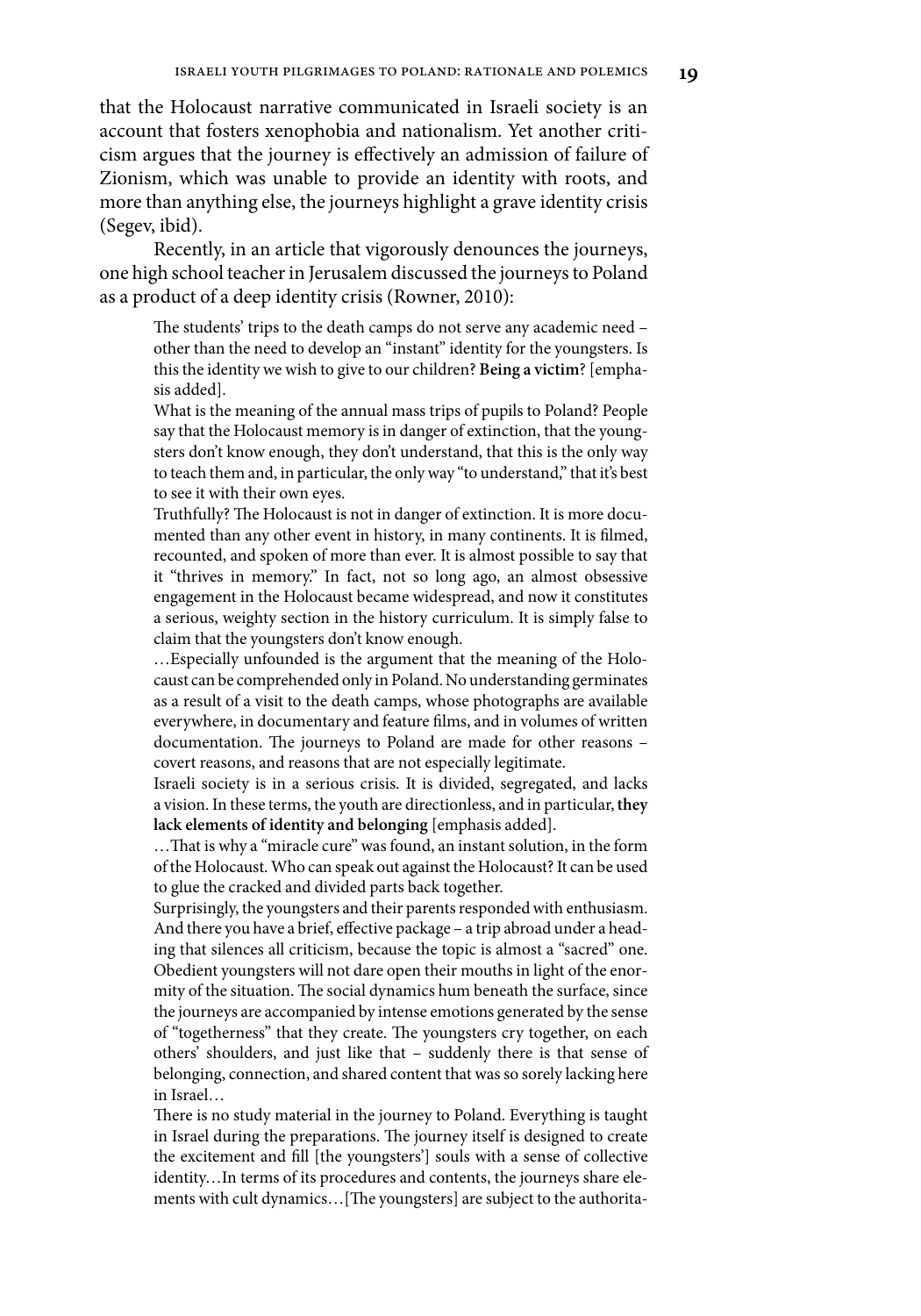tive external control of counselors who are highly skilled at creating the appropriate atmosphere, and they frequently use powerful emotional manipulations.

…We should stop for a moment and think: Is this the identity we wish to give to our children? Being a victim? Don't we have better cultural treasures to give them? And doesn't the very need for such an aggressive element attest to our complete failure?..."

Another severe argument voiced against the journeys claims that the heritage of the Holocaust that the pilgrimage trips are designed to entrench and represent is not a vision of national unity, but is rather derived from a political perspective of reality. Therefore the journeys potentially sharpen disputes and do not necessarily reinforce shared identity (Bar-On & Sela, 1991, 58). Finally, protests have been heard against "the public wonder that is expressed as a ritualization of the death of the victim" (Ezrachi, 1985-6, p. 276). Another detailed study based on the documentation of one girl's journey to Poland with her class cautions that the trip leaves a shallow educational and emotional imprint and may generate frustration (Kassen & Shachar, 2001). These are only the tip of the iceberg of criticism, and the actual range of opposition is much broader.

Rubinstein's amendments as Minister of Education, and the attitude of the previous Minister, Shulamit Aloni, reflected the controversy and lack of consensus over the effectiveness and significance of the trips to Poland. The debate over the nature and objective of the trips to Poland ranged on a continuum from nationality to universal humanism.

It was a debate in which even the most serious disputants contradicted themselves. The strongest opposition to the journeys, based on the nationalist connotations that the pilgrimage trips might breed into the participants, was espoused by Prof. Yehuda Elkana of Tel Aviv University, a Holocaust survivor himself, who preached to forget the Holocaust:

I see no greater danger to the future of the State of Israel than the fact that the Holocaust has been injected systematically and intensely into the consciousness of the entire Israeli public, even to that portion that did not experience the Holocaust, and to the generation of offspring who were born and grew up here. For the first time I understand the gravity of our actions, after we have, for many years, sent every boy and girl in Israel to repeatedly visit Yad Vashem. What did we wish our impressionable children to do with that experience? With closed minds and closed hearts, we recited to them – "Remember!" For what? What is a child supposed to do with these memories? For very many people, the images of horror might be interpreted as a call for hatred. "Remember" might be interpreted as a call for blind, continuous hatred.

Possibly it is important for the world to remember. Even of that I am not certain, but in any case, it is not our concern. Each nation, including the Germans, will decide on its own course, and whether it wishes to remember, based on its own considerations. **We, however, should forget**. [emphasis added]. I see no more important political and educational role today for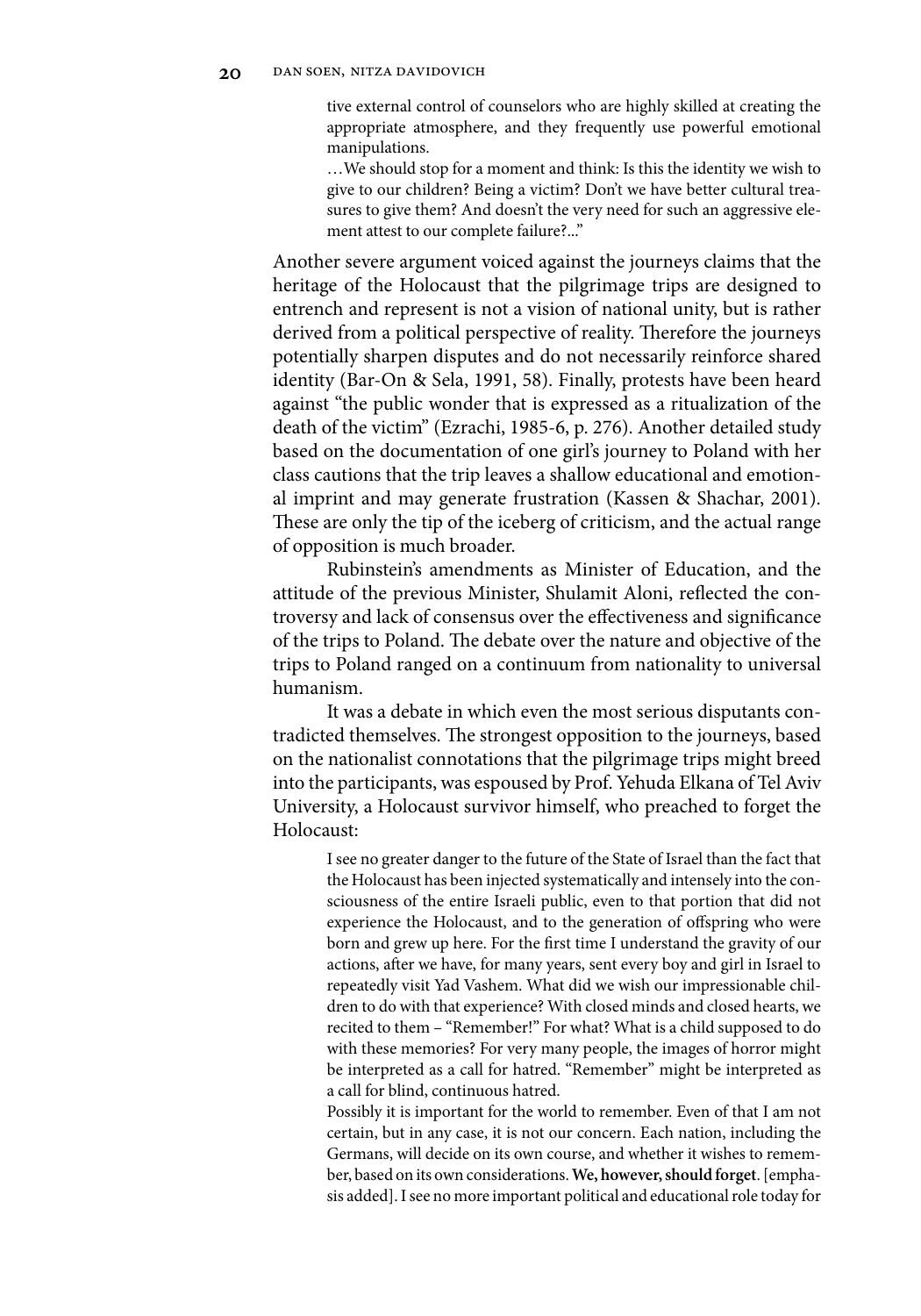the leaders of this nation than to stand on the side of life, dedicate themselves to building our future, and not constantly engage in symbols, ceremonies, and the lessons of the Holocaust. They should uproot the domination of the historical "Remember!" over our lives." (Elkana, 1988).

Other intellectuals, including Abba Kovner, also a Holocaust survivor and one of the leaders of the Vilna Ghetto uprising, viewed the cultivation of Holocaust remembrance as an important national element. He was not speaking from a necessarily nationalist or religious perspective:

As long as it is not too late we must attain the awareness that the Holocaust is not the obsession of the survivors, and the remembrance of the six million victims and the lessons of that period are not the business of only those who witnessed the horrors personally, but it is part of the **lengthy collective memory of the Jewish people** [emphasis added], and the Holocaust's place is in the historic consciousness of every Jewish generation wherever he may be.

This consciousness is one of the most important elements in contemporary Jewish identity because without it, it is doubtful whether it is possible to attain genuine identification with a positive, living, and creating Judaism. More than ever, the future of the Jewish people depends on the Jews' attitude toward themselves and their past, their magnificent heritage and the horrible tragedy, and the self-criticism that such historic consciousness necessarily demands… (Kovner, 1988).

A recent study involving 430 10th, 11th and 12th graders, conducted by the Masua Institute for Holocaust Studies located at kibbutz Tel Yitzhak, Israel, examined the contribution of the trips to the study of various aspects of the Holocaust. The study examined the responses of the pupils who solicited the services of Masua and therefore its findings are not representative of the general population. Nonetheless, the staggering findings show that the journey to Poland is only ranked in third place among the significant sources of the study of the Holocaust. According to the students' reports, eyewitness testimonies are the most important source of their study (38% of the respondents), and in second place are films on the Holocaust (22% of the respondents). The trips to Poland were ranked only in third place (20% of the respondents) (Kashti, 2010).

Based on the study described above conducted by the present authors, whose findings are representative of all the schools that send delegations to Poland, 75% of the pupils believe that the activities related to the journey to Poland made a strong or very strong contribution to their knowledge on the Holocaust. Nonetheless, 78% noted that history lessons made a similar contribution, 73% felt that the media made a similar contribution, and 72% stated that accounts told by survivors made a similar contribution to their knowledge of the Holocaust. Thus, these findings also indicate a long series of factors other than the trips to Poland, which make a similar contribution to the youngsters' knowledge of the Holocaust. The journeys' contribu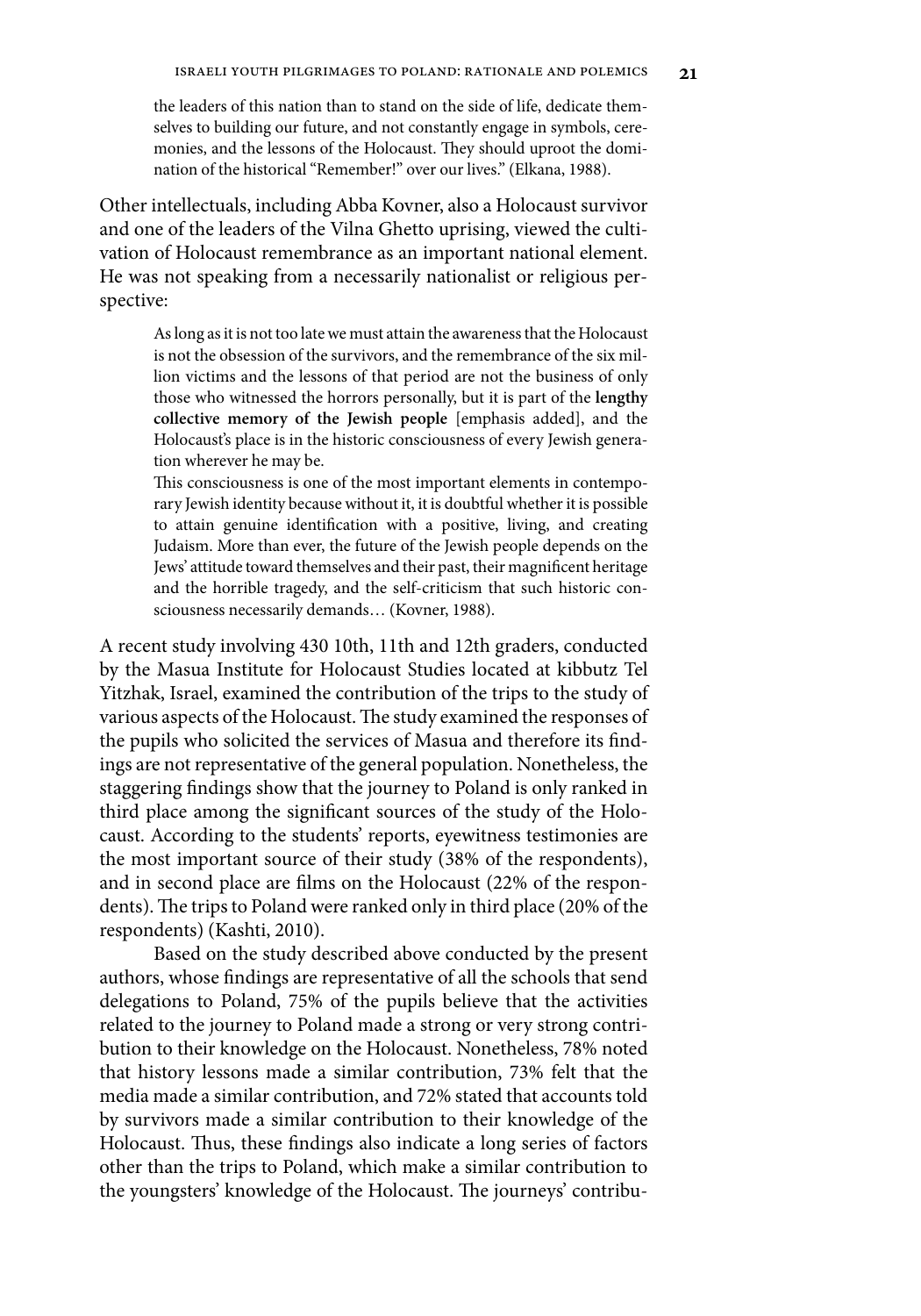tion is therefore not a unique one. It is an important contributor to the understanding of the Holocaust, but other equally important contributing factors exist.

Students' reports are also joined by the contemplation of individuals who hold dear issues of society and state. For example, the general director of the Future Leadership Institute (whose academic director is Prof. Nitza Nachmias) posed this rhetorical question (Elner, 2010):

It is true that many return from the trip replete with experience and in most cases, also shocked. It is true that Israel exhibits to the entire world the great significance that it attributes to Holocaust remembrance, through the March of the Living, and the visits to the camps by thousands of pupils. But is this the best way to teach? To explain? Do the hundreds of thousands of people who do not go on this journey not understand the meaning of the Holocaust? Is this the focus of the country that was established on the devastation of its people; Are there no better ways?

According to this opinion, better and more effective ways do exist, compared to the trip to Poland: A trip to Yad Vashem, viewing movies that immortalize the horrors, as well as encounters with Holocaust survivors have the potential to teach and educate better than any journey to Poland. "The journey is a poor solution, which replaces the need to develop a unique, complex, and current study kit" (Elner, 2010). The hundreds of talkback responses (220 in number!) triggered by Elner's article supported this opinion overwhelmingly. The following, however, is characteristic of responses expressing the opposite opinion:

That's right, not everyone gets to go there and experience the same thing that I experienced, and understand the long-term significance and the depth of the issue, but for someone who does, that someone will go to officer's course and lead others, he will be a role model, he will lead a humane army. And that person, when he completes his IDF service, and goes to study, he will head a leading economic company that makes the economy in Israel strong even at the time of a global financial crisis. Because of that one person, the project is a blessing.

**We should not live with the shadow of the Holocaust hovering above us, but with the memory of the Holocaust shaping our understanding and our strength as a nation**. [emphasis added] And we can consider the Holocaust survivors as paragons and role models who, despite the worst catastrophe of all, came to build the state and did not mention of speak with their children about the horrors they experienced and the disasters that occurred in their families. They decided to raise and teach a new generation how much their country is important, a generation that is not afraid to ask questions, a generation whose achievements lay ahead. I was there, and I recorded this response.

Opposed to this is the opinion of those who experienced the trip to Poland as a cataclysmic experience which afforded them a new understanding of the Holocaust (Shachar & Katan, 2001, p. 1 online):

Four years ago I went on a tour of Poland with a group of my students. It was a painful journey to our collective past as members of the Jewish peo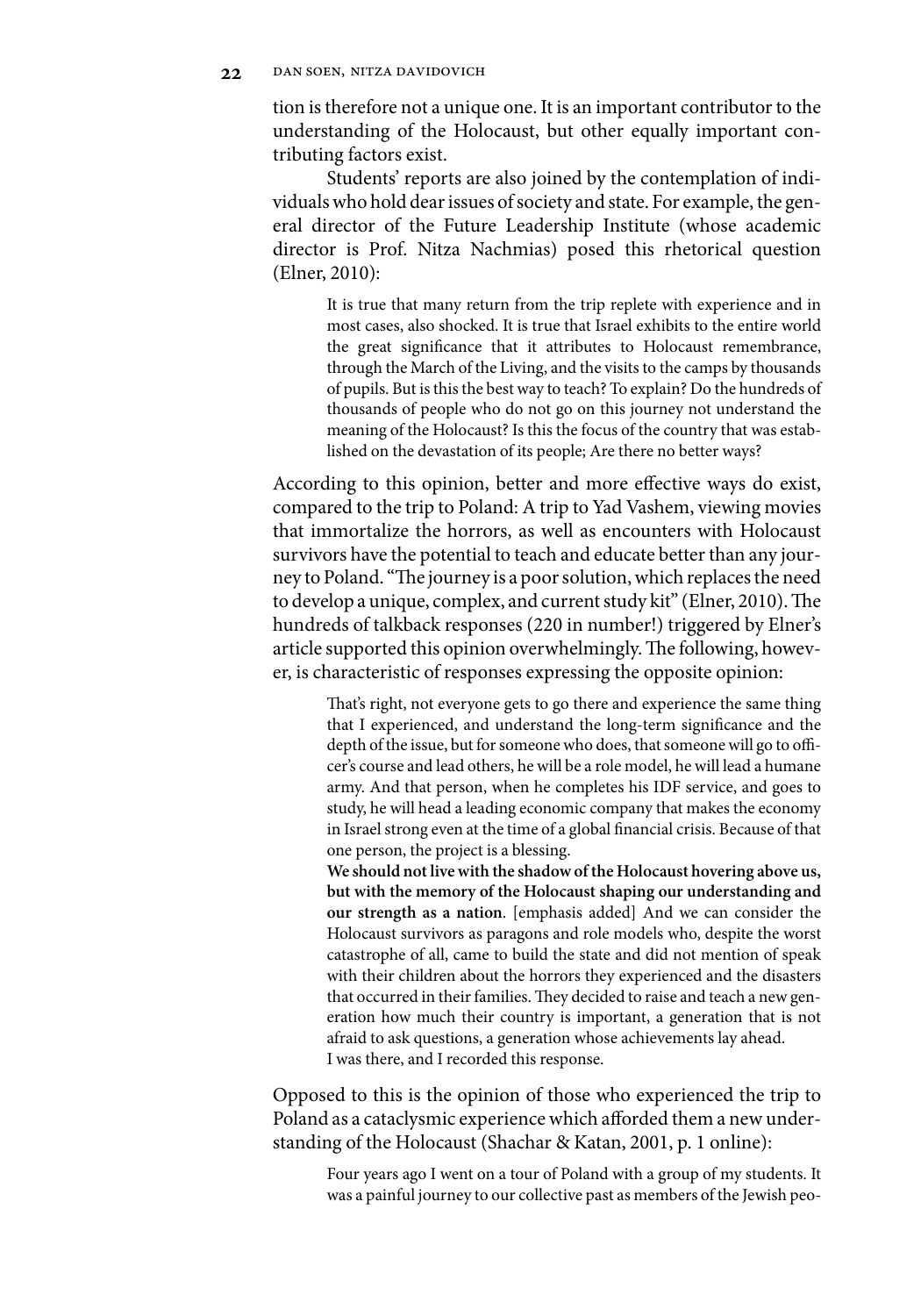ple. On the trip, I held the scepter of the educator, a role that I had filled in this group for five years. Over the years, we developed familiar roles and patterns, resulting from the long shared road that we have traveled together, my students and I. During the journey to Poland, I felt that the patterns and roles that had become entrenched over the years unraveled completely, lost their meaning. I felt that I myself was in need of a "Guide to the perplexed," someone to hold out a hand, to support me, to direct me. For me, the journey to Poland was my first encounter with the pain, the sadness, the rage, and the questions that the Holocaust evokes.

During the journey, at the age of 36, the first cracks appeared in the enormous protecting wall, which had concealed the vision of the Holocaust horror from me throughout all my years as a child and an adult. At age 36 I first became aware of the "glass wall" that had denied from me the touch of pain, denied the tears. I remember Holocaust remembrance days, the assemblies, the ceremonies, the sirens, standing at attention, the Yizkor prayer. I acted like everyone else, by the rules. Stood at attention, looking downward, looking at the evidence of the horror with pity, but deep inside me – nothing was happening. There was a kind of emptiness, opaqueness, emotional numbness…as if the things don't touch me, as they never happened. I was like an actor whose appearance says nothing of what he feels inside, standing at the ceremony, following the director's instructions. In this context, the visit to Poland became engraved as a journey into myself, a journey designed to widen the crack in the opaque wall and make its way to the pain and the tears. I considered myself as someone

who comes on this journey from the same place as many of my students came. As a typical kid in his initial stages of development, whose defenses are at a test and who is in a crisis that serves as the lever for growth and development. The journey to Poland became engraved in my memory as a significant experience, not only because of the difficult sights and accompanying explanations, but especially because it was only there that I started to understand and feel, with all my senses, the pain of the mothers, the tears of the children, the cries of the families, and the grief of an entire nation.

Contrary to this pragmatic support it is not difficult to find, in the Israeli discourse surrounding this issue, support that represents the most extreme form of nationalism, the view that represents an "us against the world!" mentality, the view of Israel on one side and the perpetual enemy (Amalek) on the other. According to this approach, the trip to Auschwitz is designed to demonstrate that the enemy is alive and well. Auschwitz is the site that is designed to instill this awareness in the hearts of the youngsters, and it is this awareness that must be their guiding light (Rett, 2010).

Amalek takes different forms. Once he wears a modern suit and tie, and once he wears a kafiya and robes. Once he comes from the searing desert, and once he comes from the Ukraine ice steppes; once he speaks politely and once he roars. Once he mobilizes the academe for its interests, and once he reins in hooligans and the ignorant. Amalek is sophisticated. He takes many forms – but he has always had a single purpose: "They have said, Come, and let us cut them off from being a nation; that the name of Israel may be no more in remembrance." (Psalms 83:4).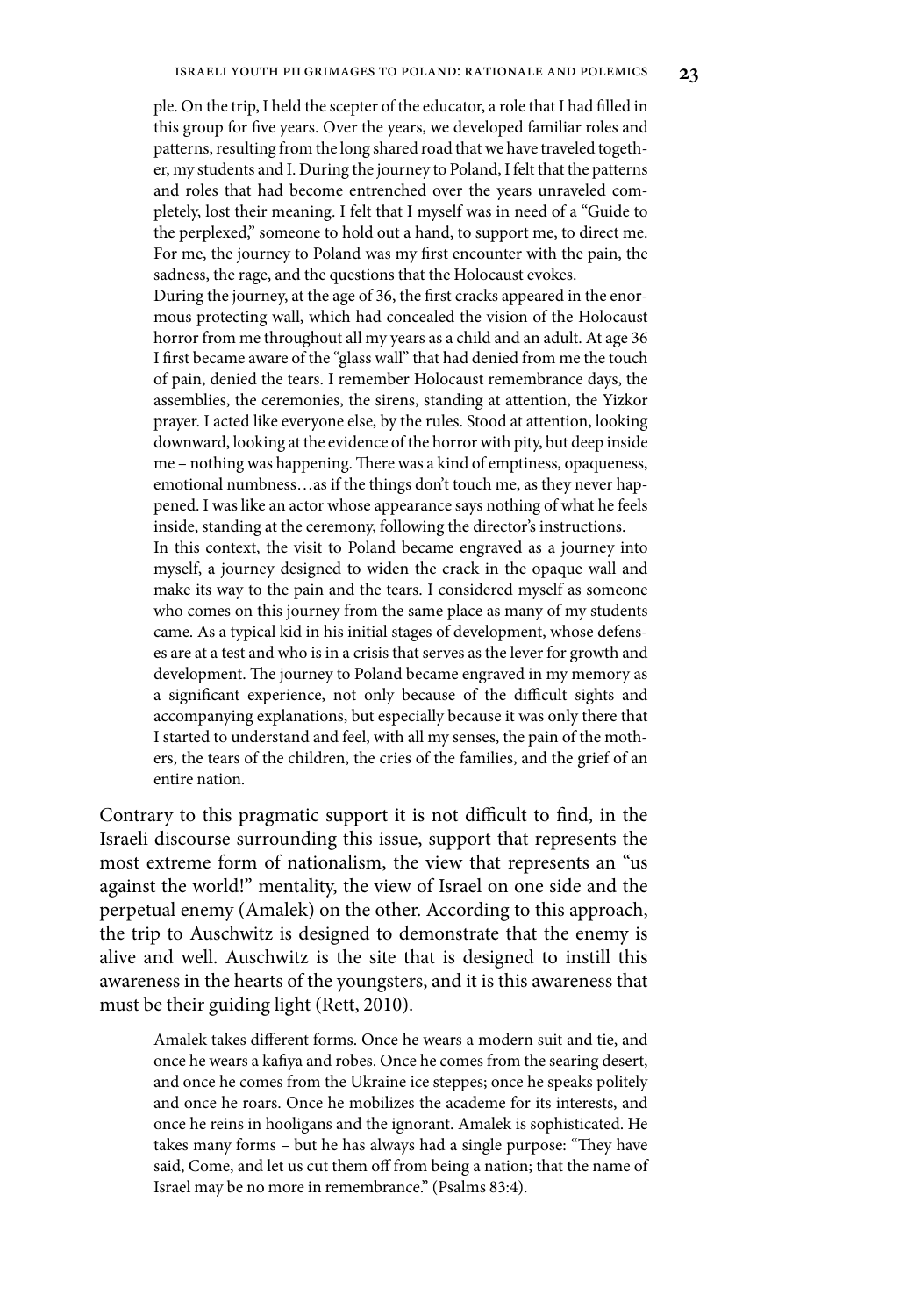

#### **Hebrew**

- Almog, A. Bidding Srulik \farewell: Changes of values in the Israeli elite. Haifa: Haifa University and Zemora Bitan, 2004.
- Almog, A. The Sabra a profile. Tel Aviv: Am Oved, Ofakim, 1997.
- Atzili, A. "A journey to hone Zionist, Jewish, and party values." Bishvil Hazikaron, 7, 7-8, 1995.
- Auron, Y. The pain of knowing: Issues in Holocaust and genocide instruction. Tel Aviv: The Open University, 2003.
- Auron, Y. "Who's afraid to talk about genocide?" Eds. H. Hertzog and K. Lahad (eds.). Knowing and remaining silent: Mechanisms of silencing and represion in Israeli society. Jerusalem: Van Leer Institute and Sifriyat Hapoalim, 2006.
- Auron, Y. Israeli identities: Jews and Arabs in the mirror and the other. Tel Aviv: Resling, 2010.
- Bar-On, D., and Sela, A. Psycho-social effects of the Holocaust on the second and third generations. Beer Sheva: Department of Behavioral Sciences, Ben Gurion University of the Negev, 1991.
- Bar-On, D. Between fear and hope. Tel Aviv: Ghetto Fighters House and Kibbutz Hameuhad, 1994.
- Cohen, A. Study on Holocaust instructions in high schools in Israel Summary of the main findings. Ramat Gan: Bar Ilan University, School of Education and the Claims Committee, 2009.
- Davidovitch, N., Lustig, R., Lieberman, G., Milgram, N., and Soen, D. Assessment of the youth pilmigrages to Poland: An examination of the moral, academic, and emotional contribution. Interim Report. Ari'el: Ari'el University Center, 2010.
- Eisenstadt, S. N. Israeli society in tranformation. Jerusalem: Magnes, 1989. Elkana, Y. "In praise of silence." Ha'aretz, 2.3, 13, 1988.
- Elner, A. "Poland not the place for youngsters", Ynet January 31, Opinions, 2010.
- Feldman, J. "Following the Israeli Holocaust survivor: Israeli youth delegations to Poland, and national identity". Teoria vebikoret, 19, 2001. 167-190.
- Fullerm J. P. C. The Second World War. Tel Aviv: Ministry of Defense, *Ma'arachot*, 1987.
- Gerlach, K. The Wannsee Committee, the destiny of German Jews, and Hitler's principled decision to destory all the European Jews. Jerusalem: Yad Vashem, 2001.
- Gorny, Y. Between Auschwitz and Jerusalem. Tel Aviv: Am Oved, 1980.
- Graetz, Z. History of the Jews (Vol. D). Tel Aviv: Yizrael, 1954.
- Graetz, N. Captive in its dream. Tel Aviv: Am Oved, Ofakim, 1995.
- Gross, T. Influence of the pilgrimage to Poland under the auspices of the Ministry of Education on the processing of the Holocaust. Master's thesis, Ben Gurion University of the Negev, 2000.
- Grossman, H. "The March of the Living." Kesher Ayin, 147, 2005. 12-14.
- Guttman, Y. Encyclopedia of the Holocaust (Vol. A), Jerusalem: Yad Vashem, 1990.
- Handel, M. The 1096 Massacre. Jerusalem: Kiryat Hasefer, 1950.
- Hasson, N. "The International Holocaust Day: Antisemitism is increasing but so it's Holocaust remembrance." Haaretz, January 26, 2010.
- Hazan, H. "Three faces of the Holocaust." Panim, 11, 1999. 66-75.
- Herzl, B. Z. History. Translated by R. Binyamin and A. Barash. Tel Aviv: Mitzpeh, 1929.
- Iram, Y., and Shechter, A. "Fifity years of moral education from an emerging society to a changing society. A review of development." Eds. Y. Iram,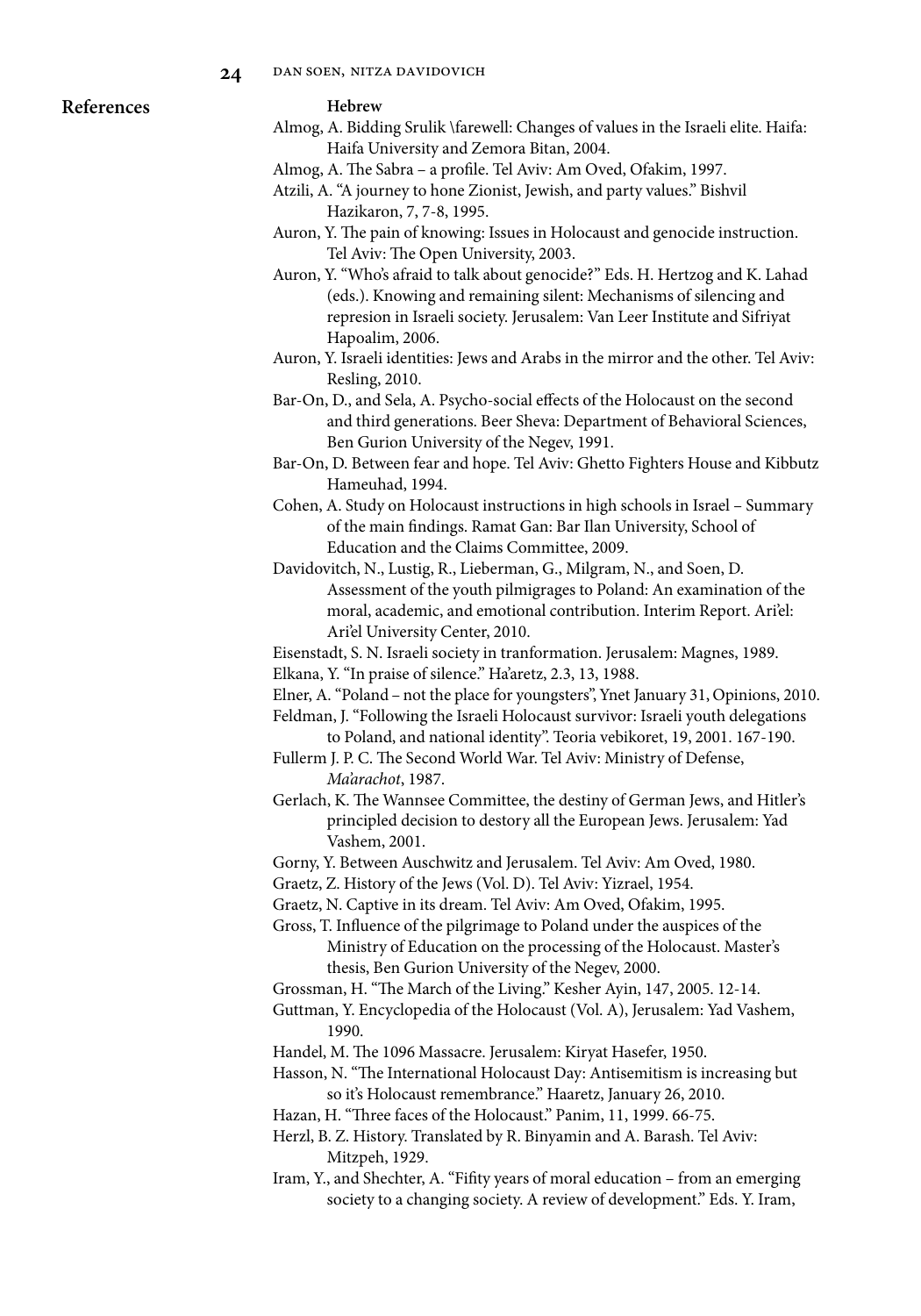S. Shkolnikov, Y. Cohen, and A. Shechter Crossroads: Values and education in Israeli society. Jerusalem: Department of Publications, Ministry of Education, 2001.

- Kashti, A. "A poll of high school students: Films on the Holocaust are more significant than the journeys to Poland." Haaretz, January 26, 2010.
- Keren, J. The impact of public opinion on one hand and Holocaust research on the other, on Holocaust public highschool instruction methods and information education in Israel between 1948 and 1981. Doctorate thesis. Hebrew University of Jerusalem, 1985.
- Keren, N. "Youngsters' journeys to Poland second thoughts." Skira Hodsheet, 7, 1992. 46-47.
- Kessen, L., and Shachar, A. "The trip that became a journey." Panim, 17, 2003. 95-107.
- Knoch, H. "The search for authenticity: Memory, emotions, and testimony in contemporary Germany." Tabor, 1, 2008. 10-23.
- Kovner, A. *From generation to generation. A pool of documents from the Holocaust period.* Seminar Hakibbutzim, 1988. . Accessed: 1/1/10/.
- Lapid, Y. "Cry for help." Ynet Activism, January 29, 2010.
- Lev, M. Impact of youngsters' journey to Poland on their cognitive and emotional attitudes toward the Holocaust. Master's thesis. Ramat Gan: Bar Ilan University, 1998.
- Lissak, M., and Horowitz, D. "The ideological dimenions in the Jewish settlement's political system." Medina, Mimmshal, and Yahasim Beinleumi'im, 7, 1975. 28-61.
- Ministry of Education and Culture. *Criteria and guidelines for approving youth delegations*. Minister of Education Circular, 1988.
- Offir, A. "On feelings that cannot be expressed in words, and lessons that should not be doubted." Bishvil Hazikraon, 7, 1995. 11-15.
- Rahat, R. (1983). Immigration and absorption. In Social patterns in Israel: Trends of cohesion and separation. Tel Aviv: The Open University, 1983.
- Refaeli, W. Assessment of the Masa Masuah Litkuma program. Nir Galim: Beit Ha'edut, 2010.
- Rett, A. "Amalek 1945–2010." Ynet, January 28, 2010.
- Romy, S., and Lev, M. "Knowledge, emotions, and attitudes of Israeli youngsters to the Holocaust." Megamot, 42, 2002. 219-239.
- Ronen, A. "Recognizing another's pain: Teaching racism and the Holocaust to Arabs and Jews." Ed. A. Nahtomi. Multi-culturalism in a test in Israeli society. Jerusalem: Magnes, 2003.
- Rose, N. Chaim Weizmann. Jerusalem: Domino, 1990.
- Rowner, A. "The concealed goals of the journey to Poland." Ynet, August 25, Opinions, 2010.
- Rubinstein, A. Being a free nation. Tel Aviv: Shoken, 1977.
- Segev, T. The seventh million. Jerusalem: Keter, 1992.
- Segev. T. "The Eichman trial: Wanted teachers with integrity." Haaretz, February 4, 2010.
- Shachar, A., and Katan, L. "The trip that did not become a journey." Panim, 16, 2001. online: . Accessed: 8/4/05.
- Shalem, M. "In defense of the youth journeys to Poland." Hed Hahinuch, February, 2008. 84-87.
- Soen, D. A land of rage and fury: Cleaveages and identity in Israel*.* Kiryat Bialik: Ah, 2003.
- Stauber, R. The lesson for the generation of Holocaust and heroism in public thinking in the 1950s. Jerusalem: Yad Yitzhak ben Tzvi, 2000.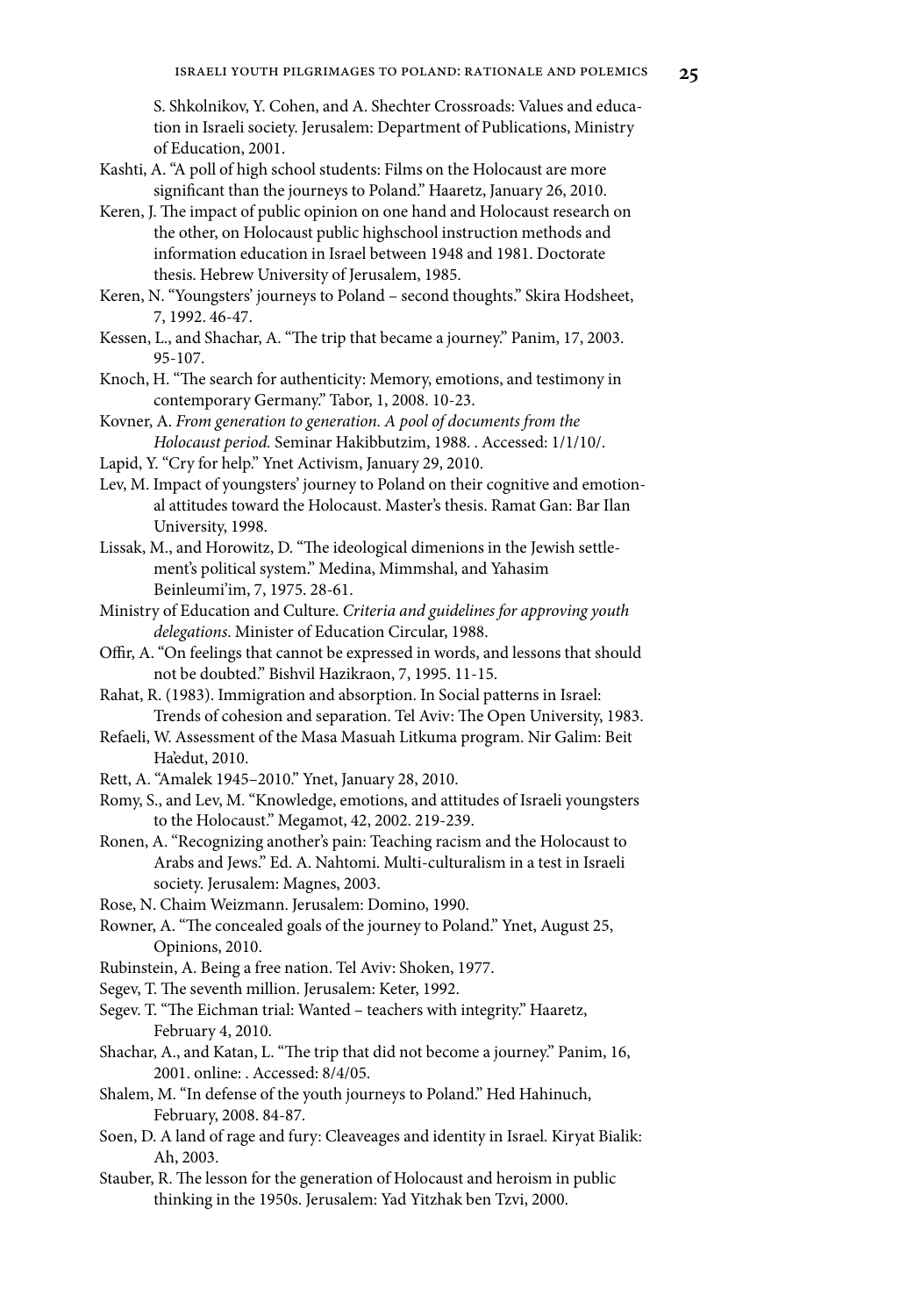- Vergun, Y. Student delegations to Poland. Jerusalem. Knesset Research and Information Center, 2008.
- Weiss, A. "Journey to Poland illuminations and comments." Igeret Lihinuch, 85, 1989. 49-50.
- Wetzler, A. (1996). "Fifty years later: Varying motifs in research and theory concerning the Holocaust survivors from a psychological perspective." Gerontologia, *72-73*, 1996. 4-14.
- Witztum, A., and Melkinson, R. "Grief and commemoration: The two-sided face of the national myth." Eds, R. Melkinson, S. Rubin, and A. Witztum. Loss and bereavement in Israeli society. Jerusalem: Kaneh and the Ministry of Defense, 1993. 231-256.
- Yablonka, H. "Holocaust survivors in Israel Initial summaries." Bishvil Hazikaron, 41, 1998. 24-31. 27.
- Yablonka, H. "The Eichman trial and Israel, 40 years later." Bishvil Hazikaron, 41, 2001. 24-31.
- Zuckerman, M. Holocaust in the sealed room. Tel Aviv: privately published, 1993.

### **English**

- Ascherson, N. The struggles for Poland*.* New York: Random House, 1987.
- Auron, Y. Katznell, J. and Silberklang, D. (1994). "The Holocaust and the Israeli Teacher." Holocaust and Genocide Studies, *8*, 1994. 225-257.
- Ben-Amos, A., and Bet-El. L. "Holocaust Day and Memorial Day in Israeli schools: Ceremonies, education and history." Israel Studies, 4, 1999. 258-284.
- Davies, N. God's playground: A history of Poland. Vol. 2*.* New York: Columbia University Press, 1982.
- Degnen, C. "Relationality, place, and absence: A three-dimensional perspective on social memory." The Sociological Review, 53, 2005. 729-744.
- Ezrachi, S. D. "Revisiting the past: The changing legacy of the Holocaust in Hebrew literature." Salmagundi*,* 68-69, 1985-86. 245-276.
- Feldman, J. Between the death camps and the flag: Youth voyages to Poland and the performance of the Israeli National identity. New York: Berghahn Books, 2008.
- Fentress, J. and Wickham, C. Social memory. Oxford: Blackwell, 1992.
- Heilman, S. A walker in Jerusalem*.* New York: Summit Books, 1986.
- Hirsch, E. "Introduction, landscape: Between place and space." Eds. E. Hirsch and M. O'Hanlon. The anthropology of landscape: Perspectives on place and space*.* Oxford: Clarendon Press, 1995.
- Ingold, T. "The temporality of the landscape." World Archaeology, *25*, 1993. 152-174.
- Jarman, N. "Commemorating 1916, celebrating difference: Parading and painting in Belfast." Eds. A. Forty and S. Kuchler. The art of forgetting. Oxford: Berg, 2001.
- Lazar, A., Chaitin, J., Gross, T., and Bar-On., D. "Jewish Israeli Teenagers, National Identity, and the Lessons of the Holocaust." Holocaust and Genocide Studies, 18, 2004. 188-201.
- Lazar, A., Chaitin, J., Gross, T., and Bar-On, D. "A Journey to the Holocaust: Modes of Understanding among Israeli Adolescents who Visited Poland." Educational Review, 56, 2004. 13-31.
- Liebman, C.S. and Don-Yehiya, E. Civil religion in Israel. Berkeley: University of California Press, 1983.
- Resnik, J. "Sites of memory of the Holocaust: Shaping National Memory of the Education System in Israel." Nations and Nationalism, 9, 2003. 297-317.